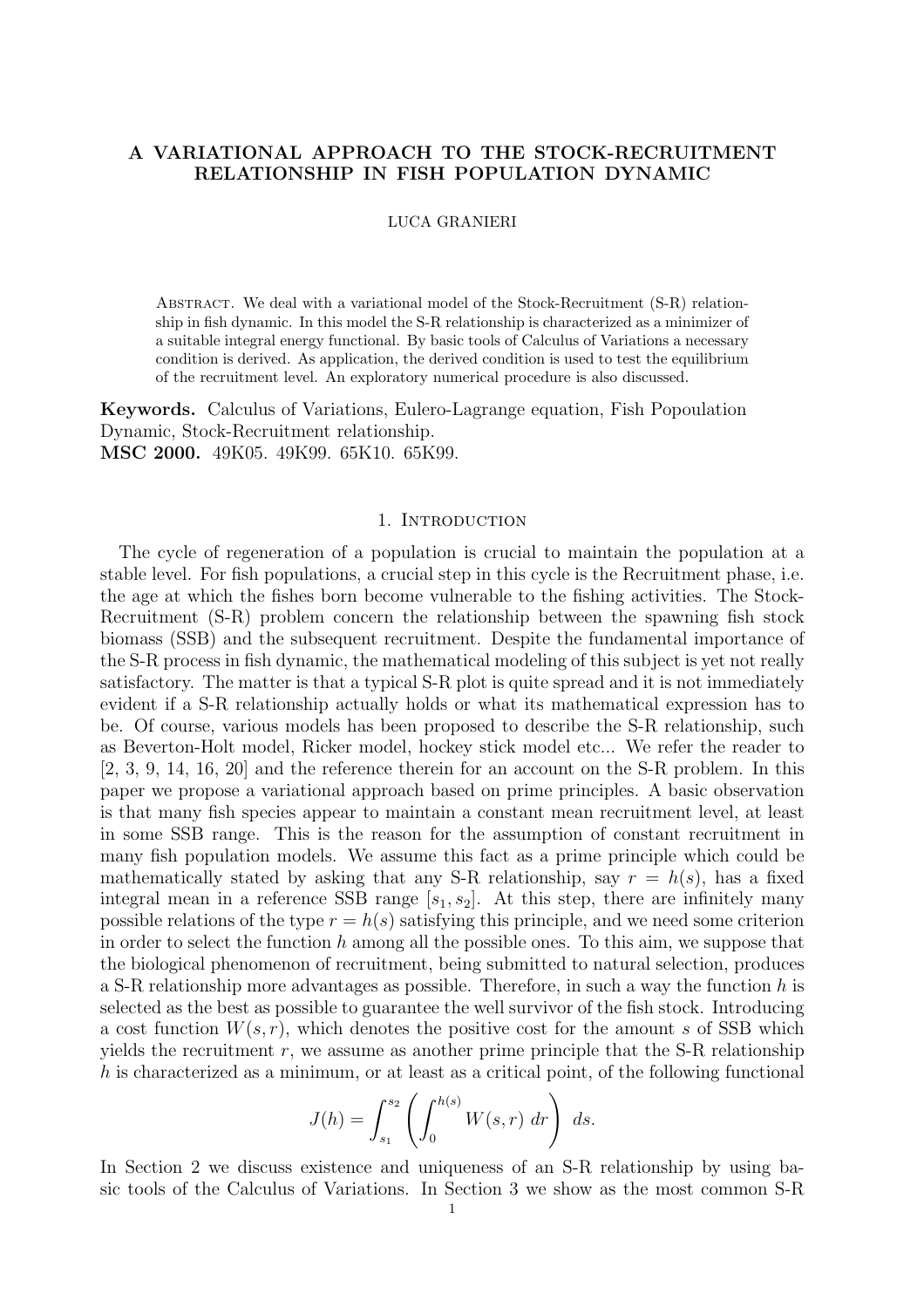relationships considered in the literature could be characterized by these variational principles. Moreover, we derive the following necessary condition which has to be satisfied by any S-R relationship h:

## $W(s, h(s)) = constant.$

The above condition is quite simple and could be used to test the equilibrium of the recruitment level. More precisely, under external pressure such as fishing, pollution etc... the fish stock can leave its optimal previous configuration. Although this occurrence could be not detectable, at least not below a certain SSB level, from a direct inspection of the S-R process, it could be evident by inspection of the above necessary condition. Indeed, also if the observed S-R values do not show any detectable trend in the recruitment, it is sufficient to test the validity of the equation  $W(s, h(s)) = constant$  to control the state of the recruitment. If this equation is not satisfied, we infer that the optimality condition is violated, and then the previous equilibrium of the S-R process is lost. In Section 4 we describe an exploratory numerical procedure based on this variational framework. Although rudimentary, the analysis performed seems in our opinion promising. Therefore we believe that the variational model proposed deserves to be deeper investigate both from the theoretical and the applicative point of view.

### 2. The Variational framework

In this section we will introduce the key ideas to model the main problem of relating the SSB to the subsequent recruitment based on the Calculus of Variations. In particular, instead of searching an explicit S-R relationship, we look for some basic theoretic principles in order to develop a variational model. Since we are primarily interested in cases in which there are no detectable trends in the recruitment, we will confine our treatment on the range of the SSB which corresponds to an oscillating recruitment around a medium value  $r_m$ . If we denote by  $r = h(s)$  the hypothetical functional S-R relationship and  $[s_1, s_2]$  is the equilibrium range of SSB, our first principle can be stated as the following

**Principle 1.** The function  $h(s)$  satisfy the following integral mean condition

$$
\int_{s_1}^{s_2} h(s) \ ds = r_m(s_1 - s_2).
$$

At this point we need some criterion in order to select the function  $h$  among all the possible ones. To this aim, we suppose that the biological phenomenon of recruitment, being submitted to natural selection, produces a S-R relationship more advantages as possible. Therefore, in such a way the function h is selected as the best as possible to guarantee the well survivor of the stock. Of course, we need some more precise statement in order to translates these hypothesis into a useful mathematical principle. We assume that, whatever the recruitment process actually works, the stock, in his equilibrium configuration, operates by minimizing an energy-like functional, or at least by selecting critical points. More precisely, we ask that the S-R relationship realizes the minimum, or at least a critical point, among all other possible configurations. To define a suitable functional we denote by  $W(s, r)$  the positive cost for the amount s of SSB which yields the recruitment r. It is reasonable to suppose that the total cost in  $[s_1, s_2]$  depends on the area spanned by the function h. In other words, very expensive recruitment levels are possible but only at a very small range of SSB. Therefore, the total cost associated to the function h could be defined as

$$
J(h) = \int_{s_1}^{s_2} \left( \int_0^{h(s)} W(s, r) dr \right) ds.
$$

We can now state a second variational principle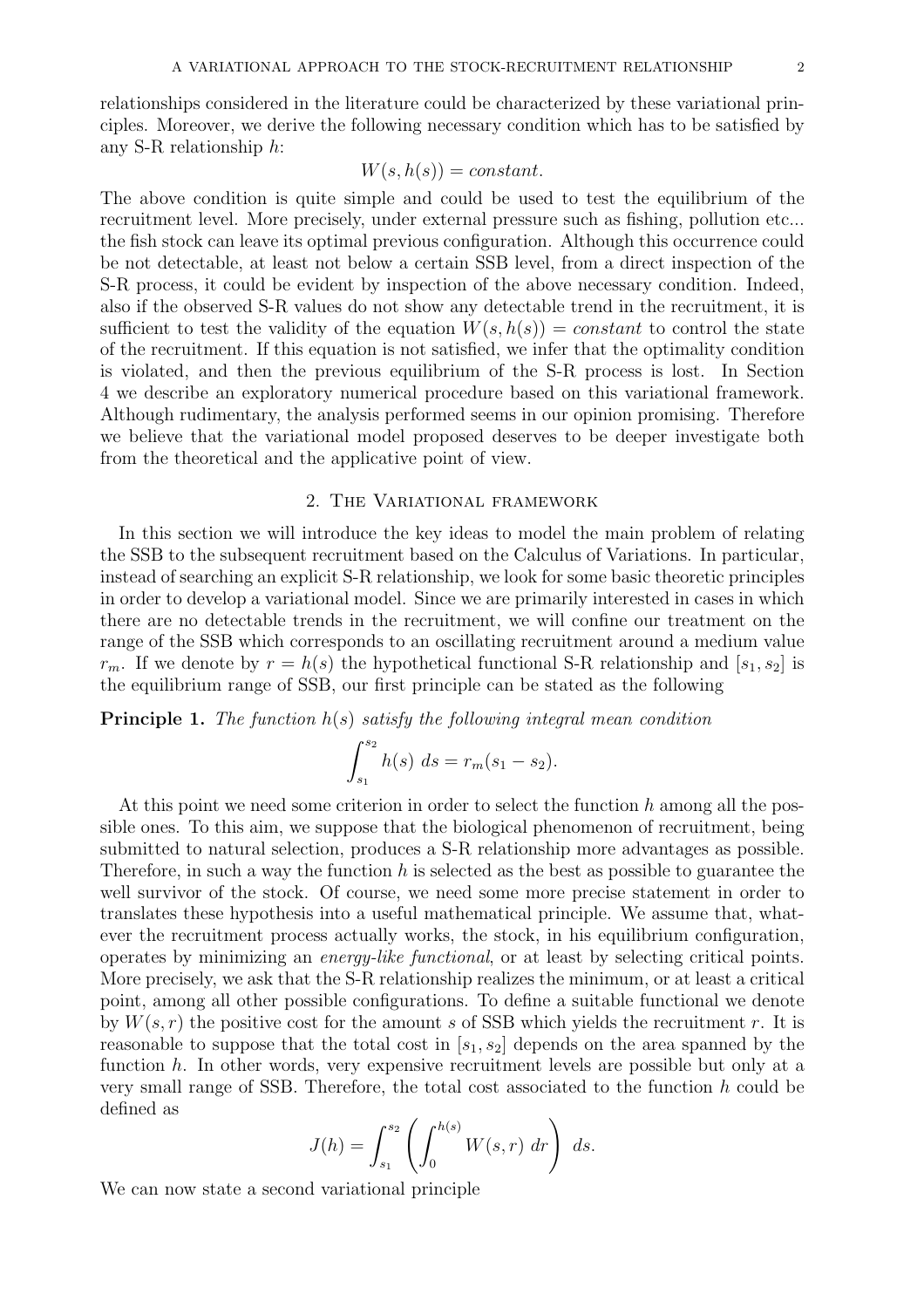**Principle 2.** The function  $r = h(s)$  for a S-R relationship realizes the minimum, or at least a critical point, of the functional

$$
J(h) = \int_{s_1}^{s_2} \left( \int_0^{h(s)} W(s, r) \, dr \right) \, ds. \tag{2.1}
$$

Our main aim is then to derive some consequences from these two prime principles which could be useful to handle with the S-R relationship. Observe that the function  $h$ and the cost W in  $(2.1)$  are in general unknown. Moreover, the total cost  $J(h)$  depends only on the amount of the recruitment. Of course the S-R phenomenon could be also depend on the geometric shape of  $h$ , for instance from the rapidity at which variations on the recruitment happens. It is possible to take into account of these requirements by introducing terms in  $(2.1)$  which depends on the first derivative h'. For a similar approach applied to the control of industrial producing of flat surfaces see the forthcoming paper [4].

2.1. The basic equation. In this section we propose to derive a control equation by using the basic techniques of the Calculus of Variations. For an introduction to this topic we refer for instance to [5, 11, 13, 15, 21]. The problem is to study the behavior of the energy-type functional  $(2.1)$  under area preserving perturbations of the function h. In this section we suppose that the functions  $W$  and  $h$  satisfy all the regularity assumption needed. Consider a smooth function  $\eta : [s_1, s_2] \to \mathbb{R}$  such that  $\int_{s_1}^{s_2} \eta(s) ds = 0$ . To fix ideas, it is possible to consider functions of the type  $\eta(s) = \sin\left(2k\pi \frac{s-s_1}{s_2-s_1}\right)$ . For  $\varepsilon > 0$ , we consider the perturbations

$$
h_{\varepsilon}(s) = h(s) + \varepsilon \eta(s).
$$

With this choice the functions  $h_{\varepsilon}$  are admissible according to our Principle 1. We address to evaluate the first variation of the functional  $J$ . By definition, the first variation of  $J$  is given by

$$
\delta J(h,\eta) := \lim_{\varepsilon \to 0^+} \frac{J(h_{\varepsilon}) - J(h)}{\varepsilon}.
$$

Observe that

$$
\frac{J(h_{\varepsilon}) - J(h)}{\varepsilon} = \frac{1}{\varepsilon} \int_{s_1}^{s_2} \left( \int_0^{h_{\varepsilon}(s)} W(s, r) dr - \int_0^{h(s)} W(s, r) dr \right) ds
$$

$$
= \int_{s_1}^{s_2} \left( \frac{1}{\varepsilon} \int_{h(s)}^{h_{\varepsilon}(s)} W(s, r) dr \right) ds.
$$

Letting  $\varepsilon \to 0$ , by the fundamental theorem of calculus we get

$$
\delta J(h,\eta) = \int_{s_1}^{s_2} W(s,h(s)) \eta(s) ds.
$$

According to our Principle 2, the recruitment processing selects a critical point of J if this first variation vanishes. This is the case if we require the condition

$$
W(s, h(s)) = \text{constant} \tag{2.2}
$$

since in such case

$$
\delta J(h,\eta) = C \int_{s_1}^{s_2} \eta(s) \, ds = 0,\tag{2.3}
$$

recalling that the perturbations  $\eta$  are area preserving. Therefore in this case the configuration  $h(s)$  is a critical point for J. Vice versa, as standard in Calculus of Variations (see for instance [5, 11, 21])  $\delta J = 0$  for every  $\eta$  implies condition (2.2). Of course, condition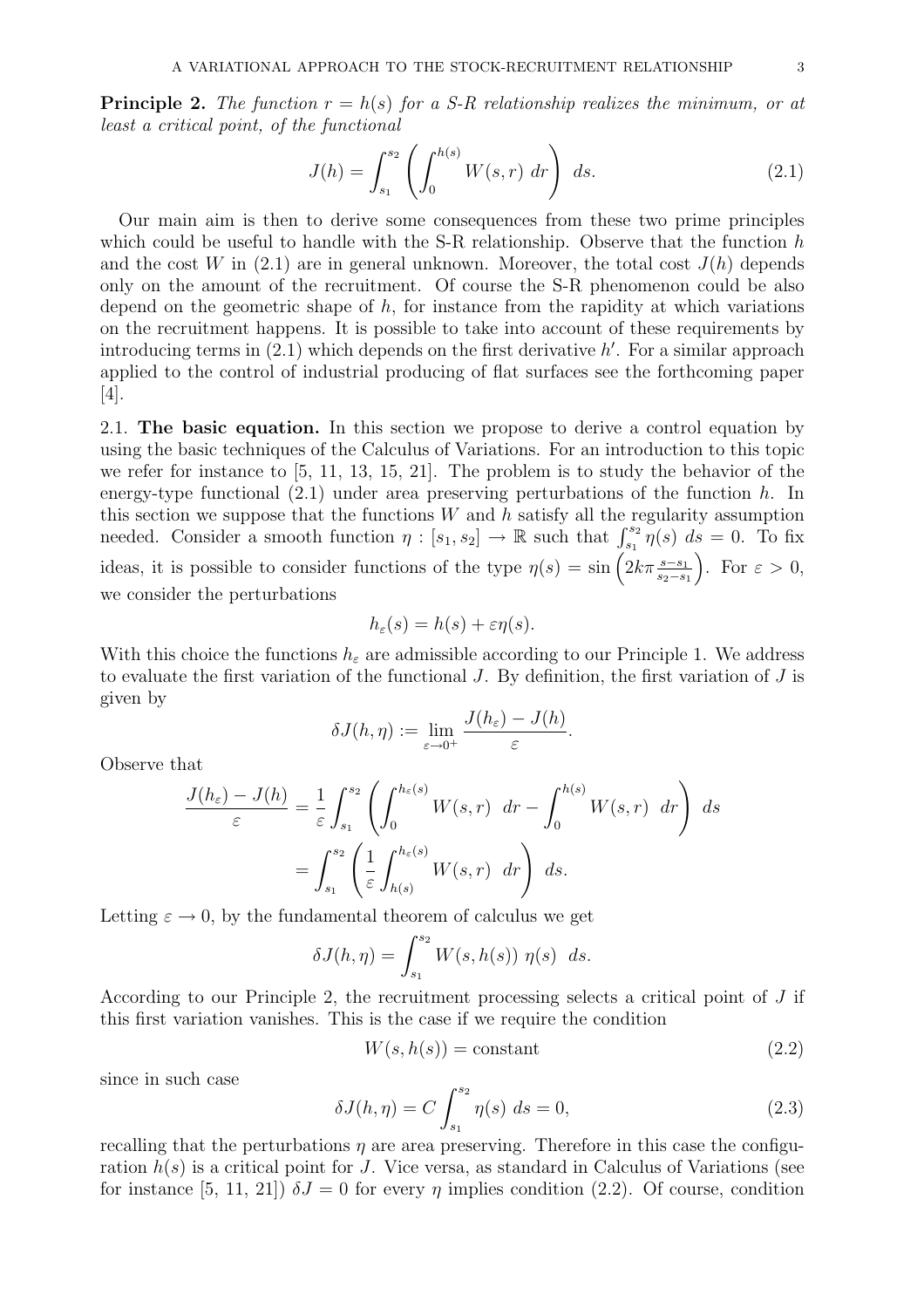(2.2) can be investigated by the Implicit Function Theorem. However, in such case the function h is defined just locally. Moreover, if  $h \in \mathcal{C}^1$ , differentiation yields the following equation

$$
\partial_s W(s, h(s)) + \partial_r W(s, h(s)) h'(s) = 0,
$$
\n(2.4)

which could be solved just for special forms of the cost  $W$ . Therefore, critical points of J could be in general difficult to find. Anyway, condition (2.2) could be taken as a characterization of the S-R relationship once the cost density function  $W(s, r)$  is given, by biological derivation or by experimental inspection. In particular, condition (2.2) could be useful to test if an observed recruitment is in equilibrium with respect to the correspondent SSB. In the next section we will see how the basic S-R relationship considered in literature can be regarded as minimizers of suitable cost functional J.

2.2. Existence of a S-R relationship. The above variational paradigm make sense only if optimal configuration  $h$  in fact exists. Since we are dealing with an infinite dimensional problem this is not a trivial fact. Applying the so called direct methods of the Calculus of Variations, it is not difficult to find conditions under with such a minimum exists. Basically, the matter is to have a compactness condition on the space of admissible functions h and lower semicontinuity  $(1s)$  of the functional J. In such case, given a minimizing sequence, i.e. a sequence  $h_n$  such that

$$
\lim_{n \to +\infty} J(h_n) = \inf J(h) = m,
$$

by compactness we find (by passing to a subsequence) an admissible function  $h$  such that  $h_n \to h$  as  $n \to +\infty$ . Then, by l.s. we have

$$
J(h) \le \liminf_{n \to +\infty} J(h_n) = m.
$$

Hence  $h$  is a minimizer for the functional  $J$ . To apply direct methods, denoting by  $L(s,r) = \int_0^r W(s,t) dt$ , the functional J can be written in the standard form

$$
J(h) = \int_{s_1}^{s_2} L(s, h(s)) \ ds.
$$
 (2.5)

Typically, to get existence we have to impose conditions on the function  $L(s, r)$  and/or on the space of admissible functions  $h$ . Note that the functional  $J$  is l.s. with respect to the strong convergence of the Lebesgue space  $L^p([s_1, s_2])$ . Indeed, every convergent sequence  $h_n \to h$  in  $L^p([s_1, s_2])$  admits a subsequence, denoted again by  $h_n$ , such that  $h_n(s) \to h(s)$ for almost every (a.e.)  $s \in [s_1, s_2]$ . Applying the Fatou's Lemma we get

$$
J(h) = \int_{s_1}^{s_2} L(s, h(s)) \ ds \le \liminf_{n \to +\infty} \int_{s_1}^{s_2} L(s, h_n(s)) \ ds = \liminf_{n \to +\infty} J(h_n).
$$

Since the above argument can be applied to every subsequence, the l.s. of J follows. Observe that the above argument actually establishes the l.s of J with respect to the pointwise convergence. However, compactness with respect to the strong topology in  $L^p$ spaces in general is not easy to recover. Observe that in this framework the condition (2.2) is understood for a.e.  $s \in [s_1, s_2]$ . Under some conditions on the integrand function, a standard existence result can be stated.

**Theorem 2.1** (Existence Theorem I). Let  $W(s, r)$  be a positive continuous cost satisfying the following conditions:

- (1) (Growth condition) There exists continuous functions  $K(s)$ ,  $H(s) > 0$  and  $1 < p <$  $+\infty$  such that  $L(s,r) \geq H(s)|r|^p - K(s);$
- (2) (Convexity condition) Fixed s, the function  $L(s,r)$  is convex with respect to the r-variable;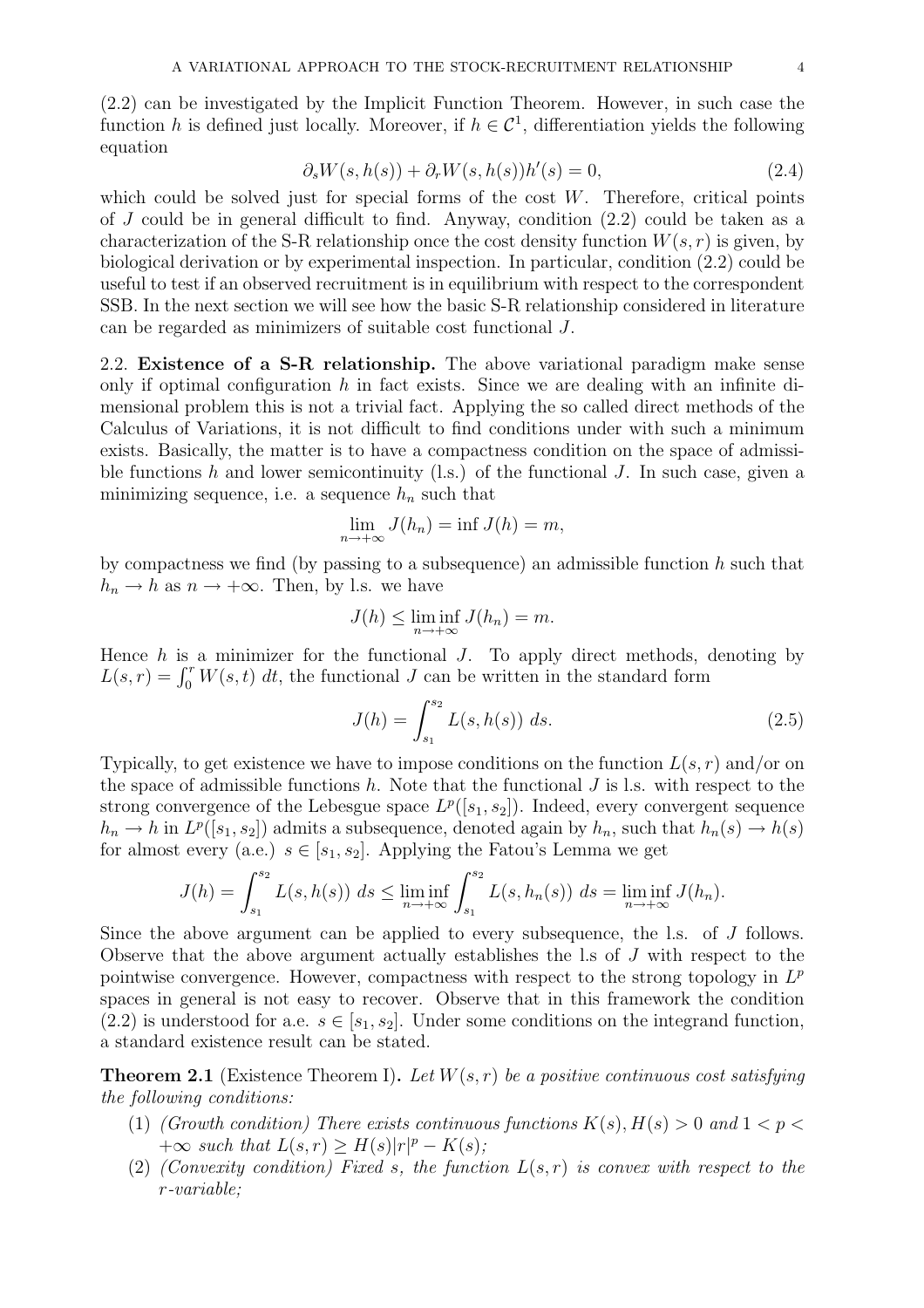Then, the functional  $J(h)$  admits minimizers on  $L^p([s_1, s_2])$ . Moreover, every solution of (2.2) is in fact a minimizer of J. If  $W(s, \cdot)$  is one-to-one then minimizers are a.e. continuous and there is uniqueness of minimizers of J among continuous functions. Finally, if  $L(s, \cdot)$  is strictly convex then we have a unique minimizer of J.

Proof. By the growth condition we infer the compactness with respect to the weak topology of  $L^p([s_1, s_2])$ . Observe also that the weak convergence preserves the constraint stated in Principle 1. On the other hand, the convexity assumption ensures that the functional J is convex. Since convex and l.s. functional are l.s. with respect to the weak topology, the direct method yields the existence of a minimizer  $h \in L^p([s_1, s_2])$  for  $J(h)$ . By the convexity condition, for every  $s, r, \hat{r}$  the following inequality holds

$$
L(s,\hat{r}) \ge L(s,r) + \partial_r L(s,r)(\hat{r} - r).
$$
\n(2.6)

Fixed two admissible functions  $r = h(s)$ ,  $\hat{r} = \hat{h}(s)$ , recalling that  $L(s,r) = \int_0^r W(s,t) dt$ , integrating the above inequality we obtain

$$
J(\hat{h}) \geq J(h) + \int_{s_1}^{s_2} W(s, h(s)) \left(\hat{h}(s) - h(s)\right) ds.
$$

Therefore, because of Principle 1, if h satisfy the necessary condition (2.2) then  $J(\hat{h}) \geq$  $J(h)$  for every  $\hat{h}$ , and then h is a minimizer of J. First we show uniqueness among continuous functions. For if, consider  $h_1, h_2$  two continuous minimizers of J. Since  $h_1, h_2$ are both minimizer of J we have

$$
J(h_1) = J(h_2) \Rightarrow \int_{s_1}^{s_2} \left( \int_{h_2(s)}^{h_1(s)} W(s, r) \, dr \right) \, ds = 0.
$$

By the Integral Mean Value Theorem there exist  $s^* \in [S_1, S_2], r_{s^*} \in (h_1(s^*), h_2(s^*))$  such that

$$
W(s^*, r_{s^*})(s_2 - s_1)(h_1(s^*) - h_2(s^*)) = 0.
$$

Therefore, there exists at least one point  $s^*$  such that  $h_1(s^*) = h_2(s^*)$ . By the necessary condition (2.2), because of continuity we get

$$
W(s, h_1(s)) = W(s^*, h_1(s^*)) = W(s^*, h_2(s^*)) = W(s, h_2(s)).
$$

Then, by the injectivity of  $W(s, \cdot)$  the equality  $h_1 = h_2$  follows. Let us now check that minimizers are in fact a.e. continuous. Indeed, consider a sequence such that  $s_n \to s$  as  $n \to +\infty$ . By passing to a subsequence we may assume that  $h(s_n) \to l$ . By continuity of W we infer  $W(s_n, h(s_n)) \to W(s, l)$ . Therefore, by using condition (2.2) and the injectivity of W, for a.e.  $s \in [s_1, s_2]$  we have  $h(s) = l$ . Finally, given two minimizers  $u, v$ , by convexity it follows that also  $\frac{u+v}{2}$  is a minimizer. Therefore we have

$$
\int_{s_1}^{s_2} \left( \frac{1}{2} L(s, u) + \frac{1}{2} L(s, v) - L\left(s, \frac{u + v}{2}\right) \right) ds = 0.
$$

However, by convexity the integrand function is positive. Hence, for almost every  $s \in$  $[s_1, s_2]$  it results

$$
\frac{1}{2}L(s, u) + \frac{1}{2}L(s, v) - L\left(s, \frac{u + v}{2}\right) = 0.
$$

If  $L(s, \cdot)$  is strictly convex the above formula leads to a contradiction and then J must admit a unique minimizer.

The assumptions of Theorem 2.1 can be weakened in several ways, see [12, 15]. Observe that if  $W(s, \cdot) \in \mathcal{C}^1$ , the strictly convexity assumption on L is equivalent to the condition  $\partial_r W > 0$ , namely, as one can aspect, the cost W is strictly increasing with respect to variations on the recruitment at a fixed SSB level. Moreover, if  $W \in \tilde{\mathcal{C}}^k$  and  $\partial_r W \neq 0$ ,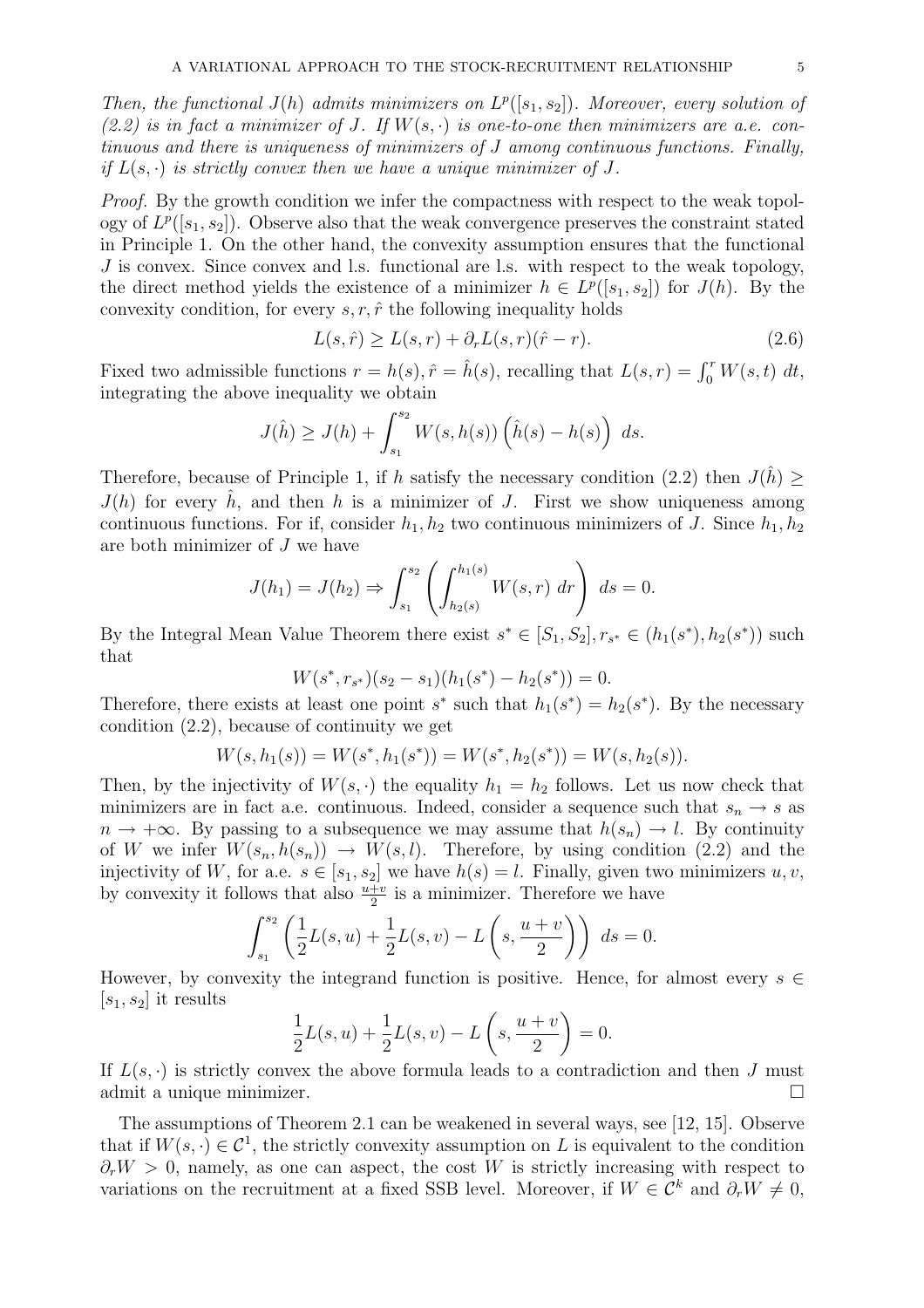by using the Implicit Function Theorem it results that every solution of (2.2), and then every minimizer of J, is in fact of class  $\mathcal{C}^k$ . Observe that the assumptions of Theorem 2.1 are conditions on the integrand function  $L(s, r)$  and then they impose some restrictions on the expression of the cost function  $W(s, r)$ . For instance, a suitable growth condition on W could be as the following

$$
W(s,r) \ge \alpha(s)r^{q} + \beta(s)
$$

for continuous functions  $\alpha(s)$ ,  $\beta(s) > 0$  and  $q > 0$ . Therefore, since the cost function  $W(s, r)$  is an unknown of the model, it could be preferable to make some more assumption on the space of admissible function. To this aim, under minor regularity assumption on  $W(s, r)$  (continuity is in fact enough), is not hard to check that the functional J is l.s., in fact continuous, with respect to the pointwise convergence. To get compactness we need some more conditions on the admissible functions. A first condition could be derived by observing that by biological reasons, the recruitment is bounded by a large constant  $K$ . Therefore, we may assume to deal with equibounded functions. Moreover, it could be reasonable to aspect that a biological system has a limited capacity to perform variations of his state, for instance in responding to environmental changes. Moreover, since the S-R phenomenon works at a discrete scale, we may assume that the rapidity at which the recruitment changes along the process is bounded by a constant  $M$ . Therefore, we could also assume a uniform bound on the first derivative of the admissible functions. Hence, an appropriate space of admissible functions is the space  $Lip_M([s_1, s_2], \| \cdot \|_{\infty})$  of Lipschitz functions with Lipschitz constant not greater than  $M$ . Then, the compactness is guaranteed by the Ascoli-Arzel`a compactness Theorem. Actually, a weaker condition on a p-norm of the first derivative is enough by considering the space  $AC([s_1, s_2])$  of absolutely continuous functions. We summarize this discussion in the following

**Theorem 2.2** (Tonelli's Compactness Theorem). Every sequence  $h_n$  in  $AC([S_1, S_2])$  such that

$$
||h_n||_{\infty} \le K, \quad ||h'_n||_p \le M
$$

for  $1 < p \leq +\infty$ , admits a uniformly convergent subsequence to a function  $h \in AC([s_1, s_2])$ satisfying the same bound  $||h||_{\infty} \leq K$ ,  $||h'||_p \leq M$ .

*Proof.* If  $p = +\infty$ ,  $h_n$  is an equibounded and equi-Lipischitz sequence. Then the result follows by the Ascoli-Arzelà Theorem. Consider now the case  $1 < p < +\infty$ . Let q be the conjugate exponent of p, i.e.  $\frac{1}{p} + \frac{1}{q} = 1$ . For every  $s, t \in [s_1, s_2]$ , by the Holder inequality we get

$$
|h_n(s) - h_n(t)| \leq \int_s^t |h'_n(u)| \ du \leq \left(\int_s^t |h'_n(u)|^p \ du\right)^{\frac{1}{p}} (t-s)^{\frac{1}{q}} \leq M(t-s)^{\frac{1}{q}}.
$$

Hence,  $h_n$  is an equi-Holder sequence and therefore  $h_n$  is equicontinuous. Since  $h_n$  is equibounded by hypothesis, the Ascoli-Arzelà Theorem ensures the existence of a subsequence, denoted again by  $h_n$ , which converge uniformly to a continuous function h such that  $||h||_{\infty} \leq K$ . By the condition  $||h'_n||_p \leq M$ , we find a function  $g \in L^p([s_1, s_2])$  and a subsequence  $w'_r$  $n'$  of  $h'_n$ such that  $w'_n \to g$  weakly in  $L^p([s_1, s_2])$ , namely

$$
\forall \varphi \in L^{q}([s_1, s_2]) : \int_{s_1}^{s_2} w'_n(s) \varphi(s) ds \to \int_{s_1}^{s_2} g(s) \varphi(s) ds
$$

as  $n \to +\infty$ . For  $\bar{s} \in [s_1, s_2]$ , consider the characteristic function  $\varphi := \chi_{[s_1, \bar{s}]} \in L^q([s_1, s_2])$ . Since  $w_n \in AC([s_1, s_2])$  we have

$$
w_n(\bar{s}) - w_n(s_1) = \int_{s_1}^{\bar{s}} w'_n(s) \, ds = \int_{s_1}^{s_2} w'_n(s) \varphi(s) \, ds.
$$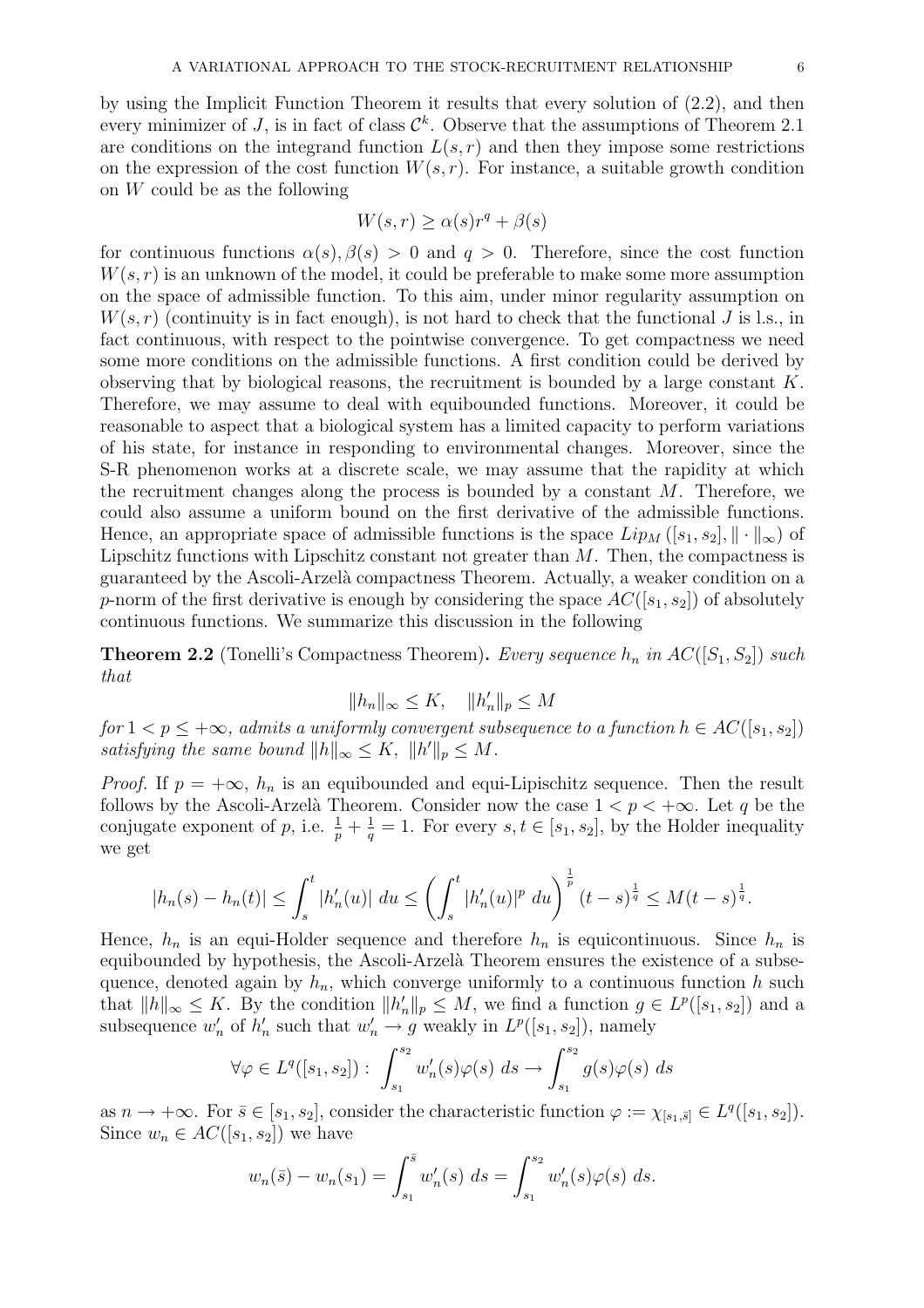Letting  $n \to +\infty$  we get

$$
h(\bar{s}) - h(s_1) = \int_{s_1}^{s_2} g(s)\varphi(s) \ ds = \int_{s_1}^{\bar{s}} g(s) \ ds.
$$

Therefore  $h \in AC([s_1, s_2])$  and  $h' = g$  almost everywhere. Since the norm is l.s. with respect to the weak convergence we finally get

$$
||h'||_p = ||g||_p \le \liminf_{n \to +\infty} ||w'_n||_p \le M.
$$

We then state the following

**Theorem 2.3** (Existence Theorem II). Let  $W(s, r) > 0$  be a continuous cost function. Then the functional  $J(h)$  defined by (2.1) admits minimizers h on the set

$$
\Lambda = \left\{ h \in AC([s_1, s_2]) : ||h||_{\infty} \le K, ||h'||_p \le M, 1 < p \le +\infty, \int_{s_1}^{s_2} h(s) dS = r_m(s_1 - s_2) \right\}.
$$

*Proof.* The existence follows combining Theorem 2.2 with the fact that  $J$  is continuous with respect to the pointwise convergence.

Although in Theorem 2.3 we have almost no restrictions on the cost function  $W$  and we find regular minimizers of the functional  $J$ , in general in this case we cannot expect the validity of the condition (2.2). Indeed, in such case the variations  $h_{\varepsilon} = h + \varepsilon \eta$  in general do not belong to  $Λ$ .

#### 3. Remarkable examples

In this section we show that the basic S-R relationships considered in the literature can be reformulated in a variational framework.

3.1. Constant recruitment. The constant recruitment  $h(s) = r_m$  satisfy the necessary condition (2.2) if and only if the cost function  $W = W(r)$  does not depend explicitly on the SSB. In such case the constant recruitment is the only possible equilibrium configuration. Therefore, if one aspect that the cost to produce the recruitment has to depend on the underlying SSB, we have to aspect a non-constant, maybe fluctuating around a medium level, S-R relationship.

3.2. Beverton-Holt. The classical Beverton and Holt model correspond to the configuration  $h(s) = \frac{\alpha s}{1+\beta s}$  where  $\alpha, \beta$  are model parameters. In order to satisfy condition (2.2) a simple choice is for

$$
W(s,r) = r \frac{1 + \beta s}{s}.
$$

Therefore the cost is directly proportional to the recruitment produced and inversely proportional to the underlying SSB. Then, for a given recruitment, the cost is very high at small SSB levels, while it decreases for higher SSB level. This last behavior could be not realistic since one may aspect an increasing cost for high SSB levels to produce the same recruitment level. The parameters  $\alpha, \beta$  could be chosen in order to satisfy our Principle 1. With this choice, observing that  $L(s,r) = \frac{1}{2}r^2 \left(\frac{1+\beta s}{s}\right)$  $\frac{1}{s}$ , by applying Theorem 2.1 it follows that  $h$  is the unique minimizer of the functional  $J$ .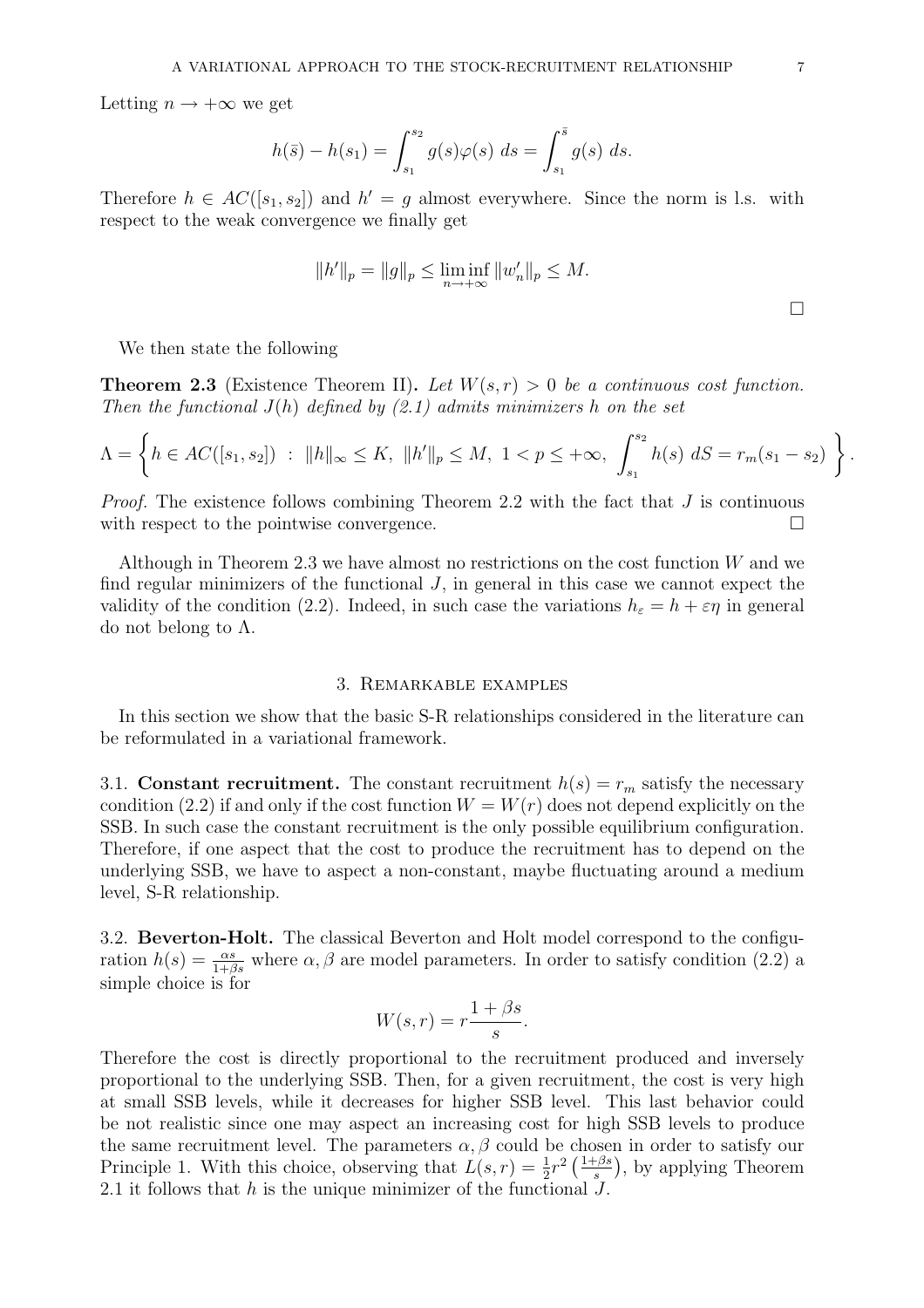3.3. Ricker. In the Ricker model the S-R relationship has the form  $h(s) = \alpha s e^{-\beta s}$  where as above we consider parameters in order to satisfy Principle 1. The obvious choice is for

$$
W(s,r) = r \frac{e^{\beta s}}{s}.
$$

This cost has the advantage to penalize both low and high level of SSB. As above, the Ricker configuration is the unique minimizer of the functional J.

### 4. An application attempt

In this section we sketch a quantitative use of the variational model. Our aim is just to illustrate a possible way to use the model to investigate the S-R relationship in fish dynamic. In such a way we propose further developments to realize useful tools responding to the needed of the scientists involved in this field. Therefore, we maintain our discussion to a quite rough level without getting inside in deep statistical or numerical details.

Suppose to have a fish population in its natural equilibrium configuration. This means that if we consider a S-R plot, the correspondent points will be disposed according to our variational principles. Therefore, no detectable trend will be apparent for the recruitment (Principle 1). If the stock is subject to a stress factor, such as an higher fishing pressure, pollution, and so on, we aspect a modification of the stock equilibrium. However, in such case the S-R plot could be not evidence this stress factors, showing no-trend or paradoxically a positive trend in the recruitment as it is actually happened in the collapse of some fish stock in the past. We claim that the necessary condition

$$
W(s, h(s)) = constant \tag{4.1}
$$

could be useful to investigate these occurrences. In fact, if by biological inspection we recover the expression of the cost function  $W$ , and by the S-R plot we infer the expression of h, then we can test the validity of  $(4.1)$ . Actually, if  $(4.1)$  is not satisfied, this means that some of the variational principles of the model are violated. In particular the recruitment configuration leaves its optimal configuration (Principle 2) despite to a no detectable trend in the S-R plot (Principle 1).

There are several difficulties into realize the above program. In fact, by starting from a stock equilibrium configuration, the matter is to infer a suitable expression for the cost function which has to be constant on the configuration  $r = h(s)$ . This step of course requires a large number of S-R plots to test the cost  $W$ . However, in general for a given fish stock just few data are available. This obstacle could be surrounded by a numerical simulator. Here we use the ALADYM (actually ALADYM-r) model developed in [1]. ALADYM is a single species simulator which, by starting from the main parameters of the population (growth parameters, natural and fishing mortality, etc...), produces the evolution of a simulated population for the time prescribed by the user. The relative software is licensed as open source under GPL2 and can be freely downloaded from the Fisboat web-site (www.ifremer.fr/drvecohal/fisboat). We refer to [1] and to the software documentation for the details concerning the ALADYM model. Here we have chosen parameter which could be representative of female of M. Merluccius, generating an evolution population over a period of twenty years with two different fishing efforts (corresponding to the parameter Fishing coefficient F of the ALADYM model equal to 1 or to 1.5). Anyway, for reader convenience we provide an example of input sheet for the ALADYM model in the Appendix. Afterwords, we use the generated population to estimate the SSB and the subsequent recruitment. To this aim we have used another software tool called SURBA based on [7]. For the description of the SURBA model we refer the reader also to [10, 17, 18]. SURBA is currently under development and test versions are available from the Marine Laboratory, Aberdeen. (Contact Coby Needle: needlec@marlab.ac.uk).We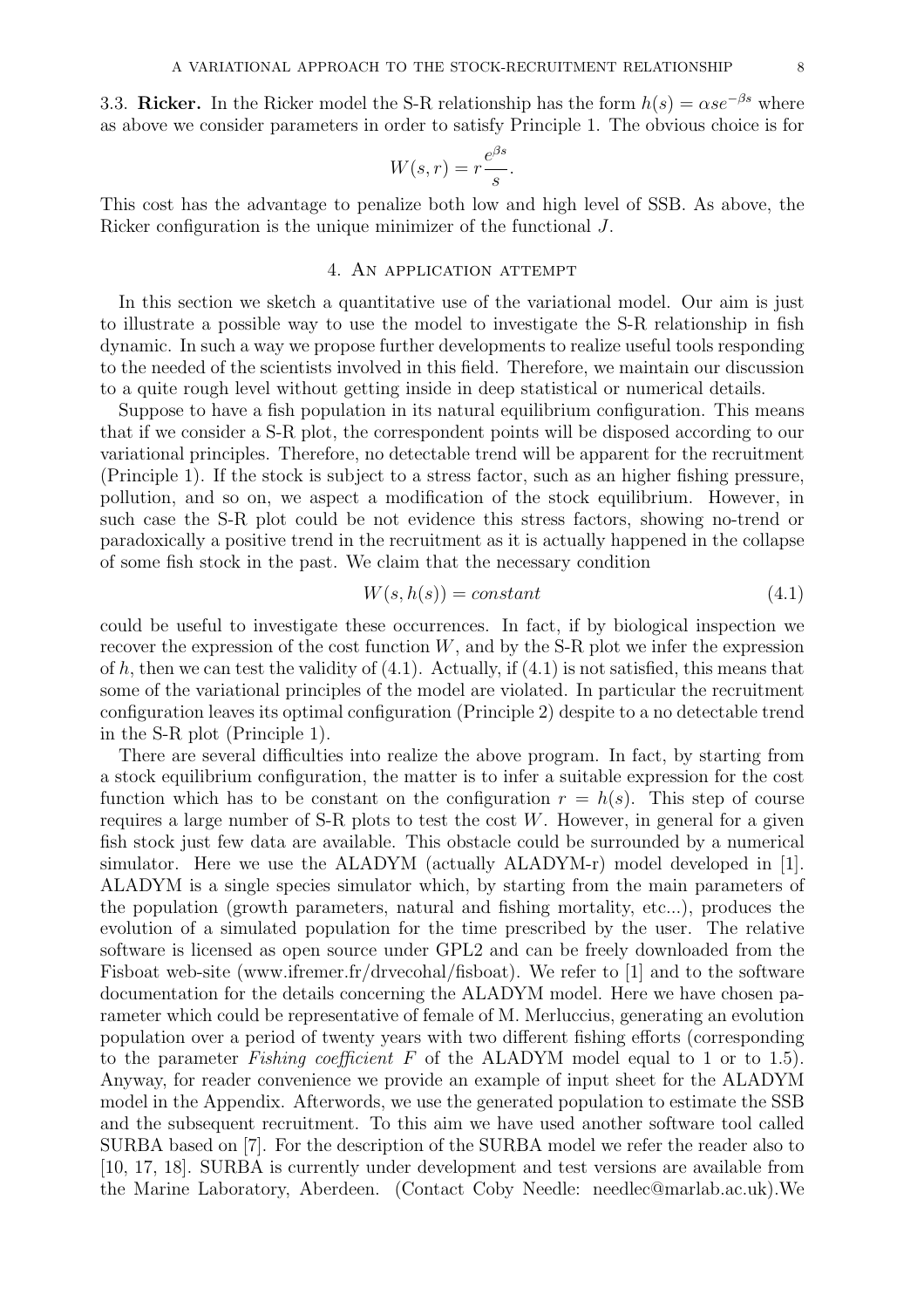have limited our simulation to 15 age classes. We provide an example of input sheet for the SURBA model in the Appendix. In particular, we have chosen the SSB and recruitment estimate evaluated by the 50-th percentile of bootstrapped runs performed by SURBA. In this way we have generated various S-R plot corresponding to the two different fishing coefficient  $F$ . Here, see Figure 4.1 and Figure 4.2, we furnish some of these plot (the values are rescaled by the factor  $10^6$ ). To measure the trend on the Recruitment



FIGURE 4.1. Four different S-R plot with  $F = 1$ 



FIGURE 4.2. Four different S-R plot with  $F = 1.5$ 

we have chosen the non-parametric Spearman's rank correlation coefficient, denoted by  $\rho$ .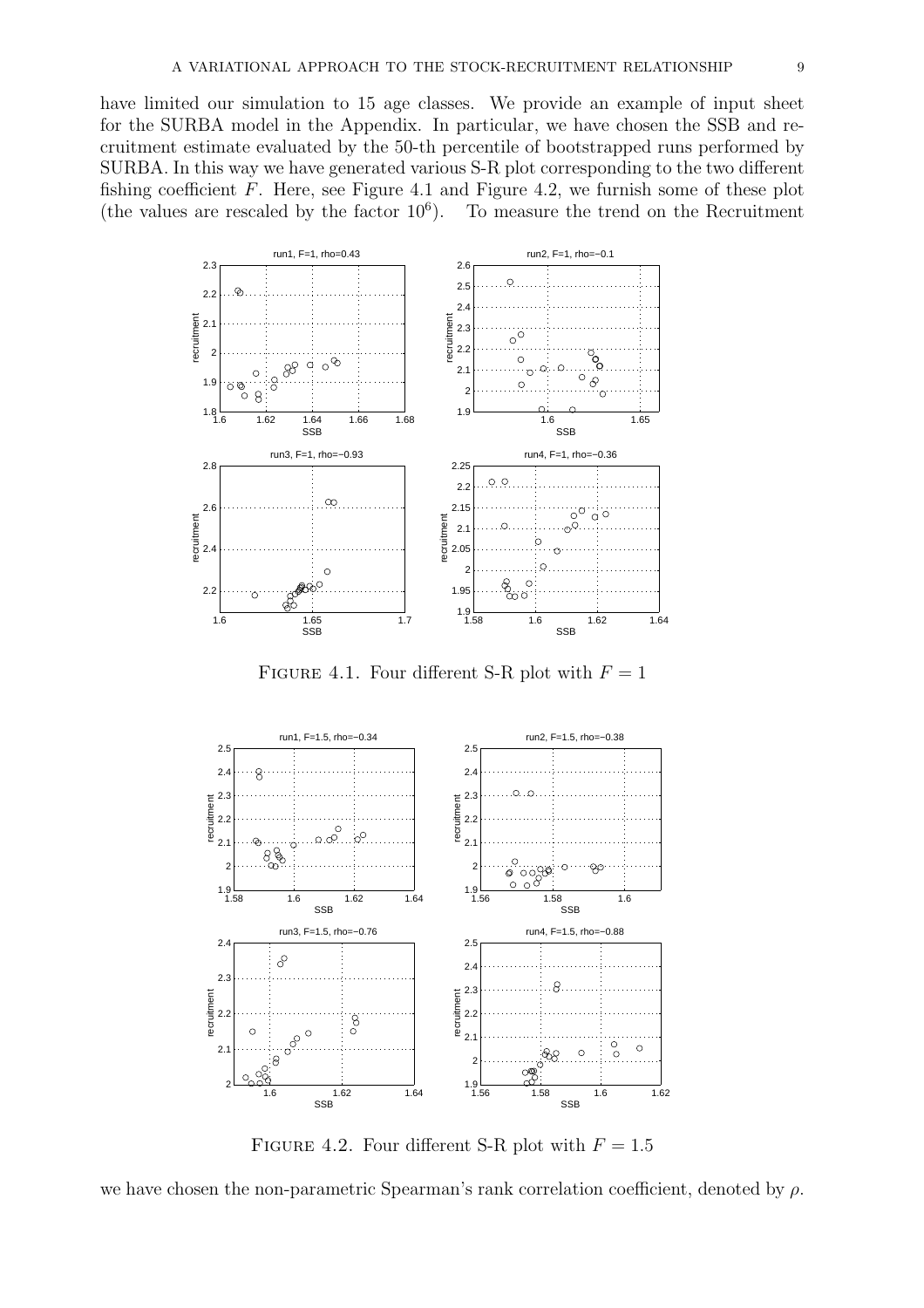We refer to  $[8]$  for a preliminary discussion on the subject. The  $\rho$  coefficient satisfy the inequality  $-1 \leq \rho \leq 1$  and furnishes a measure of how well an arbitrary monotonic function describes the relationship between two variables. Here we confine ourself to observe that values of  $\rho$  close to 1 or  $-1$  denotes an increasing or decreasing trend, otherwise we may assume that no trend is detectable. Here we calculate the  $\rho$  coefficient by the simplified formula

$$
\rho = 1 - \frac{6\sum_{i=1}^{n} d_i^2}{n(n^2 - 1)}\tag{4.2}
$$

where  $d_i = x_i - y_i$  is the difference between the ranks of the corresponding values s, r of the S-R plot, while  $n$  is the total number of points of the plot. Therefore, despite the changing in the fishing pressure, in general there is no detectable trend in the recruitment (see Figure 4.1 and 4.2). At this point we want to use condition  $(4.1)$  to get a more sensitive analysis. Indeed, if the stock leaves for some reason its equilibrium configuration, then plotting the values given by (4.1) we aspect to observe a remarkable trend. Suppose for instance that the first plot in Figure 4.1 corresponds to an equilibrium configuration. We have to choose a cost function satisfying (4.1). Here we make very simple choices in order to use just basic routine of calculus programs such as MATLAB or R software. Usually, just few points on a S-R plot are available. However, condition (4.1) is a global condition. Therefore it would be more accurate to infer an expression of the configuration  $r = h(s)$ and then to evaluate h on a given grid of points which will remain fixed for the evaluation of the configurations coming from all the other plot. Therefore we have fixed a grid of ten points by the MATLAB command  $z = linspace(x(1), x(end), 10)$ , where x denotes the abscissa vector of the points belonging to the first plot of Figure 4.1, to generate the vector z. Then we recover the configuration  $h$  by a simple linear interpolation. The evaluation of h on the grid z could be done by the MATLAB command  $h_1 = \text{interpl}(x_1, y_1, z, \text{'linear'})$ where  $x_1, y_1$  denotes the coordinates of the points of the first plot. We have now to choose a function W such that evaluating W on  $h_1$  returns a same constant value. A simple choice is a polynomial having  $h_1$  as vector of roots. This choice is problematic from a numerical point of view but is immediate by the MATLAB command  $w = poly(h_1)$  which furnishes the coefficients  $w$  of such polynomial. Of course here we have to suppose that such a polynomial is an approximation in some sense of a suitable cost function  $W$ . Anyway, if also the other plot in Figure 4.1 correspond to equilibrium configurations, then our choice is meaningful if and only if the plot of points  $(z_i, W(h(z_i)))$  does not present any detectable trend. By evaluating  $h(z_i)$  as above by linear interpolation, and the values  $W(h(z_i))$  by the MATLAB command  $polyval(w, h(z_i))$ , we can evaluate the Spearman's coefficient for the obtained new plot. Of course, we aspect that this procedure will produce a detectable trend starting from the plot of Figure 4.2, showing that the previous equilibrium configuration of the stock is lost. The results obtained are summarized in Figure 4.3 and Figure 4.4. The plot presented are representative of what happens in general run, i.e. more spread plot with a low  $\rho$  coefficient in the  $F = 1$  case, a monotonic plot with high  $\rho$  factor in the  $F = 1.5$  case. Therefore, Figure 4.3 and Figure 4.4 could suggest a compromised S-R process despite no trend is detectable from Figure 4.1 and Figure 4.2. Here we have restricted to run which involve range of SSB overlapping with the interval corresponding to z. As one can aspect, otherwise the plot obtained are not accurate.

Therefore, although rudimentary, in our opinion these exploratory evaluations seem promising. Hence we believe that the variational model proposed deserves to be deeper investigated both from the theoretical and applicative point of view.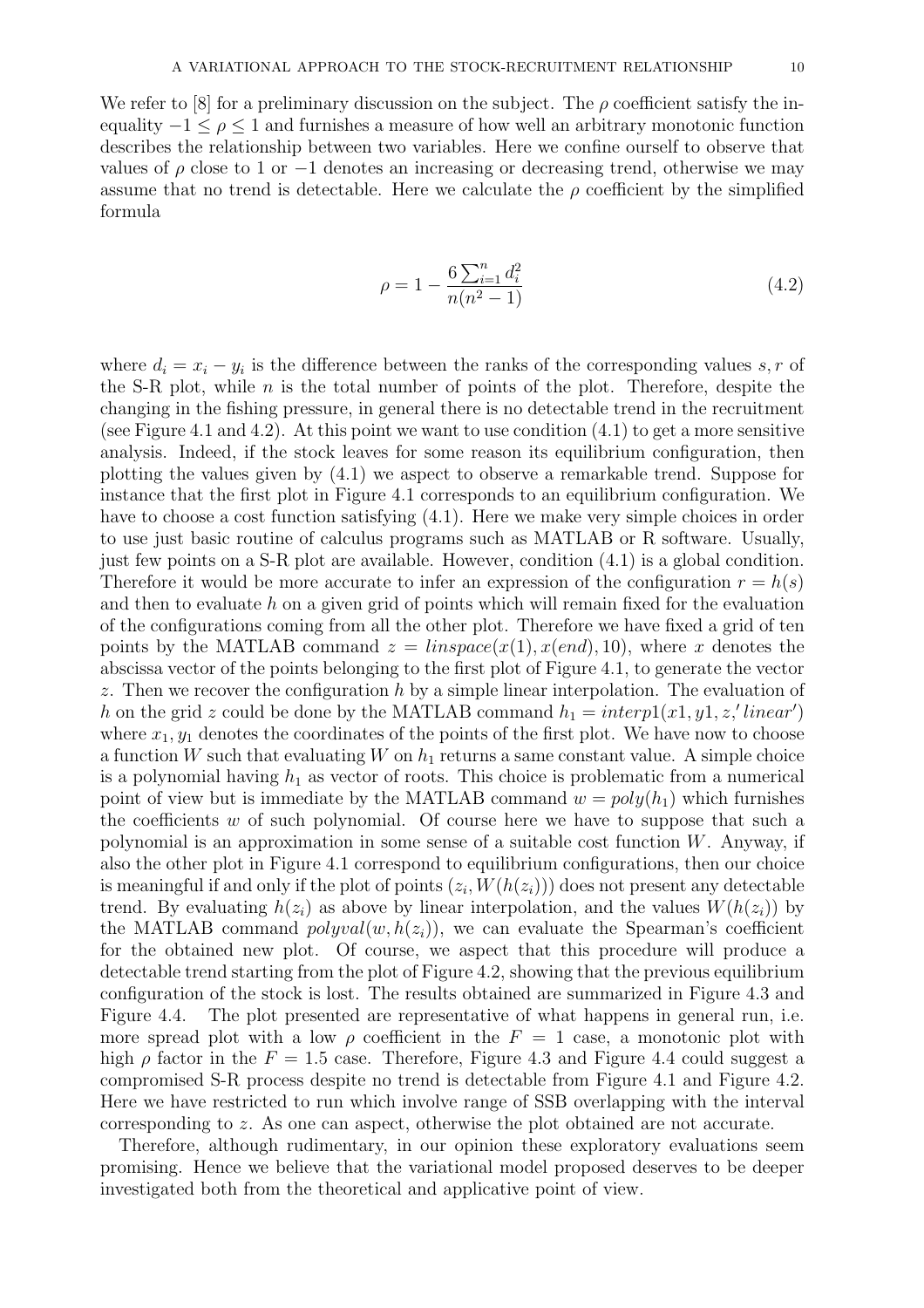





FIGURE 4.4

### 5. Discussion

We have proposed a variational model of the Stock-Recruitment  $(S-R)$  relationship in fish dynamic. In this model the S-R relationship is characterized as a minimizer of the integral energy functional (2.1). By basic tools of Calculus of Variations we derived the necessary condition (2.2) which a Stock-Recruitment relationship has to satisfy. As application, this necessary condition is used to test the equilibrium of the recruitment level. Precisely, an exploratory numerical procedure is performed by using some software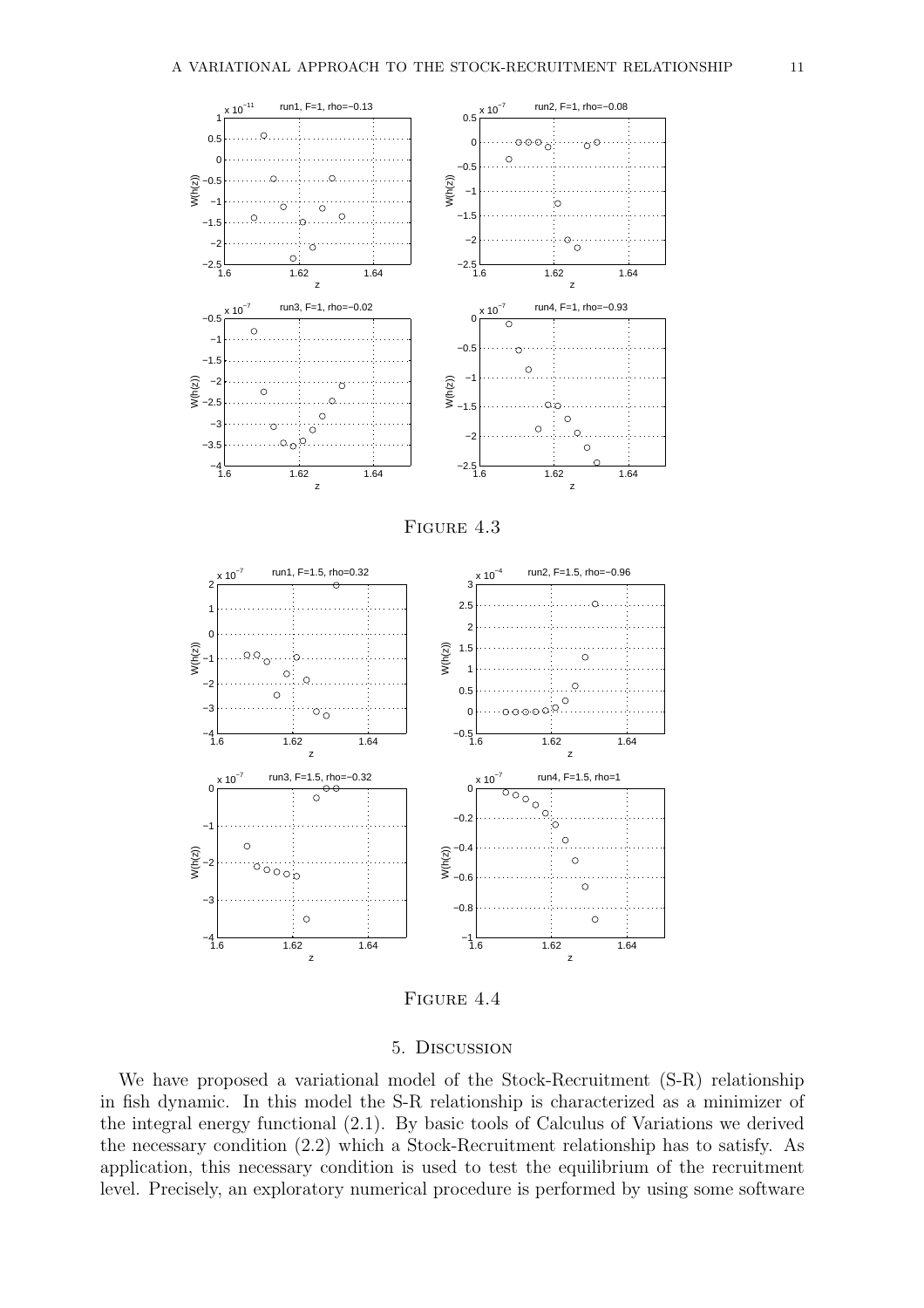tools to produce simulated data relative to a fish population corresponding to different fishing impact. The calculation proposed seems to show that by increasing the fishing impact the necessary condition (2.2) is violated despite no trend is detectable by the Stock-Recruitment configuration. Therefore, the method outlined in the paper could be useful to test the equilibrium of the Recruitment level in apparent stationary configurations. Therefore, we believe that the variational model proposed deserves to be deeper investigate both from the theoretical and the applicative point of view.

### 6. Appendix

We provide an example of input sheets for the ALADYM and SURBA runs.

6.1. Input for ALADYM. The Input data for the ALADYM model are collected in an EXCEL sheet. Here we present the parameters utilized. In particular we have chosen the natural mortality according to the Chen-Watanabe model (see [6]) and a constant recruitment in order to built the simulated population.



FIGURE 6.1. ALADYM inputs

6.2. Input for SURBA. The Input data for the SURBA (we have used the version SURBA 2.20) model could be collected in a text file .dat. Here we present the parameters utilized. We have utilized the female exploited population coming from the ALADYM model. In particular, since ALADYM works at a month scale, just to simplify the data interpretation, we have converted the population data to a year scale to produce the index for the SURBA model. We run Surba with constant vectors at age for natural mortality, maturity and stock weights, using the estimates generated by the ALADYM model. Moreover we have chosen a smoothing factor equal to 1 and a  $\lambda$  factor equal to zero in every SURBA run.

Acknowledgments. The author wishes to thank G. Lembo and M.T. Spedicato for useful discussions on the subject and for attracting its attention to the ALADYM and SURBA model during a stay of the author at COISPA Tecnologia e Ricerca, Bari (Italy).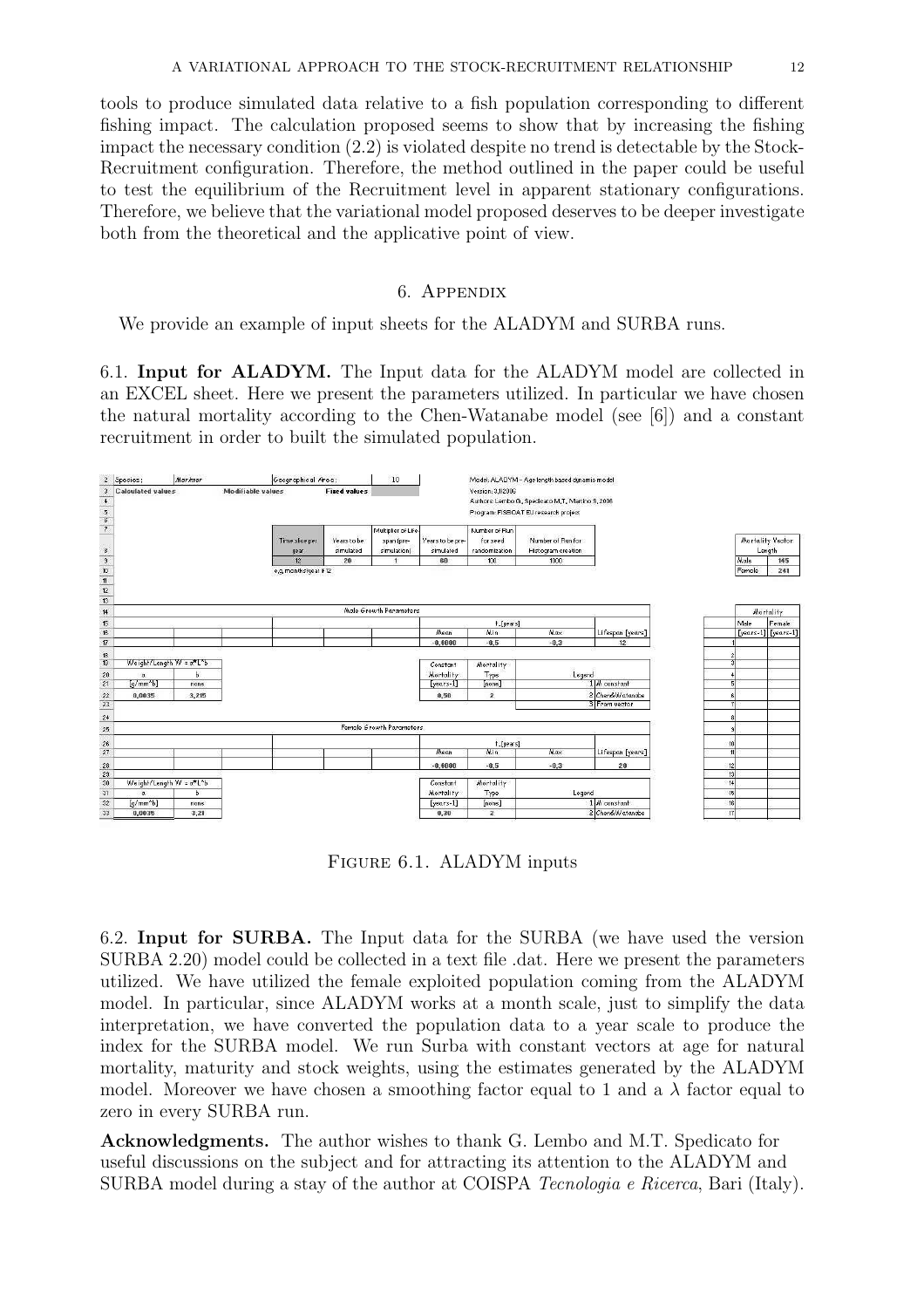|          | $\mathbf{A}$                 | B         | с              | D                             | Ε          | F                     | G        | H         |              | J           |
|----------|------------------------------|-----------|----------------|-------------------------------|------------|-----------------------|----------|-----------|--------------|-------------|
| 55       |                              |           |                |                               |            |                       |          |           |              |             |
| 56       |                              |           |                | Proportion of offspring/month |            |                       |          |           |              |             |
| 57       |                              | January   | February       | March                         | April      | May                   | June     |           | Delay for SS |             |
| 58       | Total                        | 0,10      | 0.30           | 8,10                          | 8,05       | 0.15                  | 0.10     |           | calculation  |             |
| 59       |                              | July      | August         | September                     | October    | November              | December |           | [month]      |             |
| 60       | 1.00                         | 0.10      | 0.05           | 0.05                          | 0,00       | 0,00                  | 0,00     |           |              |             |
| 61       |                              |           |                |                               |            |                       |          |           |              |             |
| 62       |                              |           |                |                               |            |                       |          |           |              |             |
| 63<br>64 | <b>Time slice Parameters</b> |           | (total rows) = | 240                           | + seed run |                       |          |           |              |             |
| 65       |                              |           | QZ             |                               |            | Offspring Variability |          | Offspring | Sex Ratio    | Fishing     |
| 66       | Parameter                    | Male      | Female         |                               |            | $\cdot$               | $\cdot$  |           | Female/Total | Coefficient |
| 67       |                              | [years-1] | [years-1]      |                               |            | none                  | none     | none      | none         | none        |
| 68       | seed run                     | 1,0       | 1,0            |                               |            | 20.00                 | 20.00    | 10000000  | 0.50         | 1,50        |
| 69       | 1 month                      | 1,0       | 1,0            |                               |            | 20,00                 | 20.00    | 10000000  | 0,50         | 1,50        |
| 70       | 2 month                      | 1,0       | 1,0            |                               |            | 20,00                 | 20,00    | 10000000  | 8,50         | 1,50        |
| 71       | 3 month                      | 1,0       | 1,0            |                               |            | 20,00                 | 20,00    | 10000000  | 0,50         | 1,50        |
| 72       | 4 month                      | 1,0       | 1,0            |                               |            | 20,00                 | 20.00    | 10000000  | 0,50         | 1,50        |
| 73       | 5 month                      | 1,0       | 1,0            |                               |            | 20,00                 | 20,00    | 10000000  | 0,50         | 1,50        |
| 74       | 6 month                      | 1,0       | 1,0            |                               |            | 20,00                 | 20,00    | 10000000  | 0.50         | 1,50        |
| 75       | 7 month                      | 1,0       | 1,0            |                               |            | 20,00                 | 20,00    | 10000000  | 0,50         | 1,50        |
| 76       | 8 month                      | 1,0       | 1,0            |                               |            | 20,00                 | 20,00    | 10000000  | 0,50         | 1,50        |
|          |                              |           |                |                               |            | 20,00                 | 20,00    | 10000000  | 0,50         |             |
| 77       | 9 month                      | 1,0       | 1.0            |                               |            |                       |          |           |              | 1,50        |

Figure 6.2. ALADYM inputs

|                                               |                     | Parameters for the random runs |          |        |        |
|-----------------------------------------------|---------------------|--------------------------------|----------|--------|--------|
| Parameter                                     | <b>Distribution</b> | Min                            | Max      | A      | B      |
| Offspring<br>R [none]                         |                     | 5000000                        | 15000000 | 18,30  | 0,55   |
| Male Growth<br>K [years <sup>-1</sup> ]       | 3                   | 0,200                          | 0,300    | 0,250  | 0,0700 |
| Female Growth<br>K [years <sup>-1</sup> ]     | 3                   | 0,130                          | 0,140    | 0,147  | 0,0700 |
| Male Growth<br>$L_{\text{infall}}[\text{mm}]$ | $\overline{3}$      | 480,00                         | 520,00   | 586,00 | 28,30  |
| Female Growth<br>$L_{initial}$ [mm]           | 3                   | 950.00                         | 1.000,00 | 884.00 | 35,30  |
| Male Maturity Ogive<br>$L50%$ [mm]            | 4                   | 180.00                         | 200.00   | 0.00   | 0,00   |
| Male Maturity Ogive<br>L75%L25% [mm]          | 4                   | 11,00                          | 12,00    | 0,00   | 0,00   |
| Female Maturity Ogive<br>$L50%$ [mm]          | 4                   | 319,00                         | 339.00   | 0,00   | 0,00   |
| Female Maturity Ogive<br>L75%L25% [mm]        | 4                   | 11,00                          | 12,00    | 0,00   | 0,00   |

|   | Legend              |              |          |
|---|---------------------|--------------|----------|
|   | <b>Distribution</b> |              |          |
|   | Lognormal           | Mean $ln(x)$ | Ds ln(x) |
|   | Gamma               | Shape        | Scale    |
| 3 | Normal              | Mean(x)      | Ds(x)    |
|   | Uniform             | None         | None     |

Figure 6.3. ALADYM inputs

#### **REFERENCES**

- [1] A. Abella, F. Fiorentino, G. Lembo, S. Martino, M.T. Spedicato, Aladym: An age and length-based single species simulator for exploring alternative management strategies, Aquatic Living Resources 22 (2009), 233-241.
- [2] N.J. Barrowman, R.A. Myers, Still more spawner-recruitment curves: the hockey stick and its generalizations. Can. J. Fish Aquat. Sci., 57 (2000), 665-676.
- [3] N.J. Barrowman, R.A. Myers, Is fish recruitment related to spawner abundance? Fish. Bull. 94 (1996), 707-724.
- [4] A. Brancolini, M. Chimienti, M. Dassisti, L. Granieri, F. Maddalena, Variational techniques for assessing technological memory on flat surfaces, work in progress.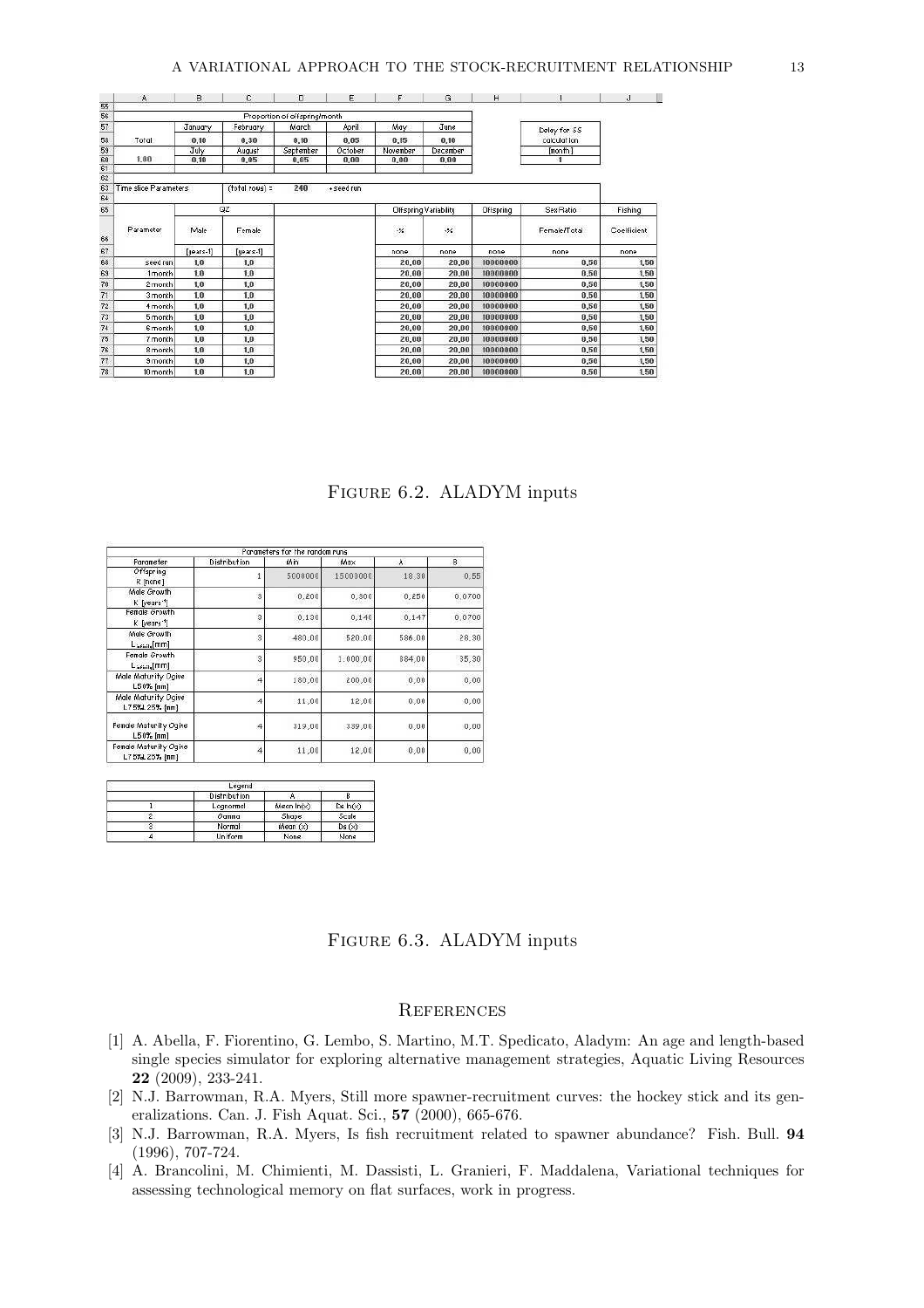| <b>Select Gear</b> |                   |                                                                        |
|--------------------|-------------------|------------------------------------------------------------------------|
|                    | I trawler-ogive   | S(L)= 1/(1+exp((log(9)/(L75p - L25p) * (L50p - L)))                    |
|                    | trawler-ogive-des | B(L)=1/(1+exp((2"ln(3)/SR)"(L50%-L))"1/(1+exp((-2"ln(3)/DSR)"(D50%-L)) |

| Parameter | L50 <sub>X</sub> | Selection<br>range<br>$(L75 \times L25 \times)$ | D50 <sub>X</sub> | L75 <sub>X</sub> | D75 <sub>X</sub> | DSR  | Male Z<br><b>Observe</b><br>d | Female<br>z<br><b>Observe</b> | Fmax      |
|-----------|------------------|-------------------------------------------------|------------------|------------------|------------------|------|-------------------------------|-------------------------------|-----------|
|           | [mm]             | [mm]                                            | [mm]             | [mm]             | [mm]             | [mm] | [years-1]                     | [years-1]                     | [years-1] |
| seed run  | 100,00           | 36                                              | 500              | 118              | 482              | 36   |                               |                               |           |
| 1 month   | 100,00           | 36                                              | 500              | 118              | 482              | 36   |                               |                               |           |
| 2 month   | 100,00           | 36                                              | 500              | 118              | 482              | 36   |                               |                               |           |
| 3 month   | 100.00           | 36                                              | 500              | 118              | 482              | 36   |                               |                               |           |
| 4 month   | 100,00           | 36                                              | 500              | 118              | 482              | 36   |                               |                               |           |
| 5 month   | 100,00           | 36                                              | 500              | 118              | 482              | 36   |                               |                               |           |
| 6 month   | 100.00           | 36                                              | 500              | 118              | 482              | 36   |                               |                               |           |
| 7 month   | 100.00           | 36                                              | 500              | 118              | 482              | 36   |                               |                               |           |
| 8 month   | 100.00           | 36                                              | 500              | 118              | 482              | 36   |                               |                               |           |
| 9 month   | 100,00           | 36                                              | 500              | 118              | 482              | 36   |                               |                               |           |
| 10 month  | 100,00           | 36                                              | 500              | 118              | 482              | 36   |                               |                               |           |
| 11 month  | 100,00           | 36                                              | 500              | 118              | 482              | 36   |                               |                               |           |
| 12 month  | 100,00           | 36                                              | 500              | 118              | 482              | 36   |                               |                               |           |
| 13 month  | 100.00           | 36                                              | 500              | 118              | 482              | 36   |                               |                               |           |
| 14 month  | 100,00           | 36                                              | 500              | 118              | 482              | 36   |                               |                               |           |
| 15 month  | 100,00           | 36                                              | 500              | 118              | 482              | 36   |                               |                               |           |
| 16 month  | 100,00           | 36                                              | 500              | 118              | 482              | 36   |                               |                               |           |

Figure 6.4. ALADYM inputs

136063.08<br>136042.43<br>135897.52<br>136551.51

137000.77

137000.77<br>136921.90<br>137266.80<br>136722.88<br>136422.14<br>126600.02

136690.02<br>136589.67

136399.99<br>135168.01 134305.69<br>134211.33 110329.13<br>110745.79<br>110681.17

 $\begin{array}{l} 110681.17\\ 110793.10\\ 1112738.52\\ 1112286.53\\ 111296.49\\ 1111526.49\\ 1111596.49\\ 1111234.70\\ 110633.59\\ 110641.10\\ 110098.23\\ 1110044.85\\ 11009817.74 \end{array}$ 

86442<br>87480

87784

88594

88613 88566<br>87438

87153

86710.16<br>86385.25 86710.10<br>86385.25<br>86427.85<br>87086.60

| ---Title-------                                                                                              |                                   |                                                                                                                |           |           |           |
|--------------------------------------------------------------------------------------------------------------|-----------------------------------|----------------------------------------------------------------------------------------------------------------|-----------|-----------|-----------|
|                                                                                                              |                                   |                                                                                                                |           |           |           |
|                                                                                                              |                                   | surba test merlmer female<br>---Number of ages------------------------------                                   |           |           |           |
|                                                                                                              |                                   | --<br>---Number of years-----------------------------<br>---First age----------------------------------<br>o . |           |           |           |
|                                                                                                              |                                   |                                                                                                                |           |           |           |
|                                                                                                              |                                   |                                                                                                                |           |           |           |
|                                                                                                              |                                   |                                                                                                                |           |           |           |
|                                                                                                              |                                   |                                                                                                                |           |           |           |
|                                                                                                              |                                   | 0<br>---First year-----------------------------------                                                          |           |           |           |
| 2000                                                                                                         |                                   |                                                                                                                |           |           |           |
|                                                                                                              |                                   |                                                                                                                |           |           |           |
|                                                                                                              |                                   | $o^{-1}$ plus group flag 1 = plus group----------------                                                        |           |           |           |
|                                                                                                              |                                   |                                                                                                                |           |           |           |
| 0.5, 0.75                                                                                                    |                                   |                                                                                                                |           |           |           |
|                                                                                                              | --- Index------------------------ |                                                                                                                |           |           |           |
| 2297036.51                                                                                                   | 848042.68                         | 485646.33                                                                                                      | 321408.28 | 229515.18 | 171373.52 |
| 2343059.18                                                                                                   | 852910.94                         | 487644.92                                                                                                      | 322221.73 | 229809.63 | 171675.80 |
| 2337807.86                                                                                                   | 850473.01                         | 487922.32                                                                                                      | 322383.98 | 229828.19 | 172200.86 |
| 2324308.52                                                                                                   | 845875.45                         | 486981.07                                                                                                      | 321852.63 | 229446.88 | 171843.50 |
| 2342729.25                                                                                                   | 845916.78                         | 487231.67                                                                                                      | 321876.07 | 229396.30 | 171836.63 |
| 2332519.10                                                                                                   | 844491.20                         | 487278.35                                                                                                      | 321882.29 | 229361.86 | 171623.52 |
| 2331061.54                                                                                                   | 840957.85                         | 486996.19                                                                                                      | 321665.69 | 229196.75 | 170774.06 |
|                                                                                                              |                                   |                                                                                                                |           |           |           |
| 2325943.10                                                                                                   | 835769.17                         | 485789.27                                                                                                      | 320949.85 | 228724.00 | 170358.37 |
| 2319486.98                                                                                                   | 831469.89                         | 484437.47                                                                                                      | 320116.74 | 228172.57 | 169933.18 |
| 2296557.28                                                                                                   | 824911.18                         | 482104.37                                                                                                      | 318741.69 | 227282.06 | 169327.91 |
|                                                                                                              |                                   | 479362.09                                                                                                      | 317065.45 | 226206.37 | 169459.02 |
|                                                                                                              | 817966.41                         |                                                                                                                |           |           |           |
|                                                                                                              | 811116.58                         | 476494.12                                                                                                      | 315275.39 | 225075.33 | 168856.21 |
|                                                                                                              | 807671.00                         | 475210.85                                                                                                      | 314298.03 | 224413.94 | 168560.26 |
|                                                                                                              | 810172.03                         | 476609.17                                                                                                      | 315273.74 | 224817.78 | 168823.70 |
|                                                                                                              | 812009.90                         | 476094.32                                                                                                      | 315922.46 | 225153.51 | 168691.70 |
|                                                                                                              | 812303.43                         | 474784.22                                                                                                      | 315969.80 | 225152.65 | 168413.22 |
|                                                                                                              | 815381.24                         | 474908.04                                                                                                      | 316357.51 | 225352.02 | 168369.86 |
| 2277529.63<br>2261226.68<br>2270372.42<br>2341277.19<br>2348967.19<br>2330278.84<br>2343927.13<br>2345556.91 | 814694.45                         | 474450.49                                                                                                      | 316604.99 | 225487.02 | 168874.62 |
| 2349068.07                                                                                                   | 816058.31                         | 473059.52                                                                                                      | 316768.41 | 225576.01 | 168759.87 |

### Figure 6.5. SURBA inputs

- [5] G. Buttazzo, M. Giaquinta, S. Hildebrandt, One-Dimensional Variational Problems. An Introduction. Oxford Lecture Series in Mathematics and its Applications, 15. The Clarendon Press, Oxford University Press, New York, 1998.
- [6] S. Chen, S. Watanabe, Age dependence of natural mortality coefficient in fish population dynamics. Nippon Suisan Gakkaishi, 55(2) (1989), 205-208.
- [7] R.M. Cook, Stock trends in six North Sea stocks as revealed by an analysis of research vessel surveys, ICES Journal of Marine Science, 54 (1997), 924-933.
- [8] G. Corder, D.I. Foreman, Nonparametric Statistic for Non-Staticians: A Step-by-Step Approach. Wiley, 2009.
- [9] R.B. Deriso, T.J. Quinn, Quantitative Fish Dynamics. Oxford University Press, Oxford, 1999.
- [10] A.J.R. Cotter, R.J.B. Fryer, B. Mesnil, C.L. Needle, V.M. Trenkel, A review of fishery independent assessment models, and initial evaluation based on simulated data, Aquatic Living Resources 22 (2009), 207-216.
- [11] B. Dacorogna, Introduction to the Calculus of Variations. Imperial College Press, 2004.
- [12] I. Fonseca, G. Leoni, Modern Methods in the Calculus of Variations:  $L^p$  spaces. Springer, 2007.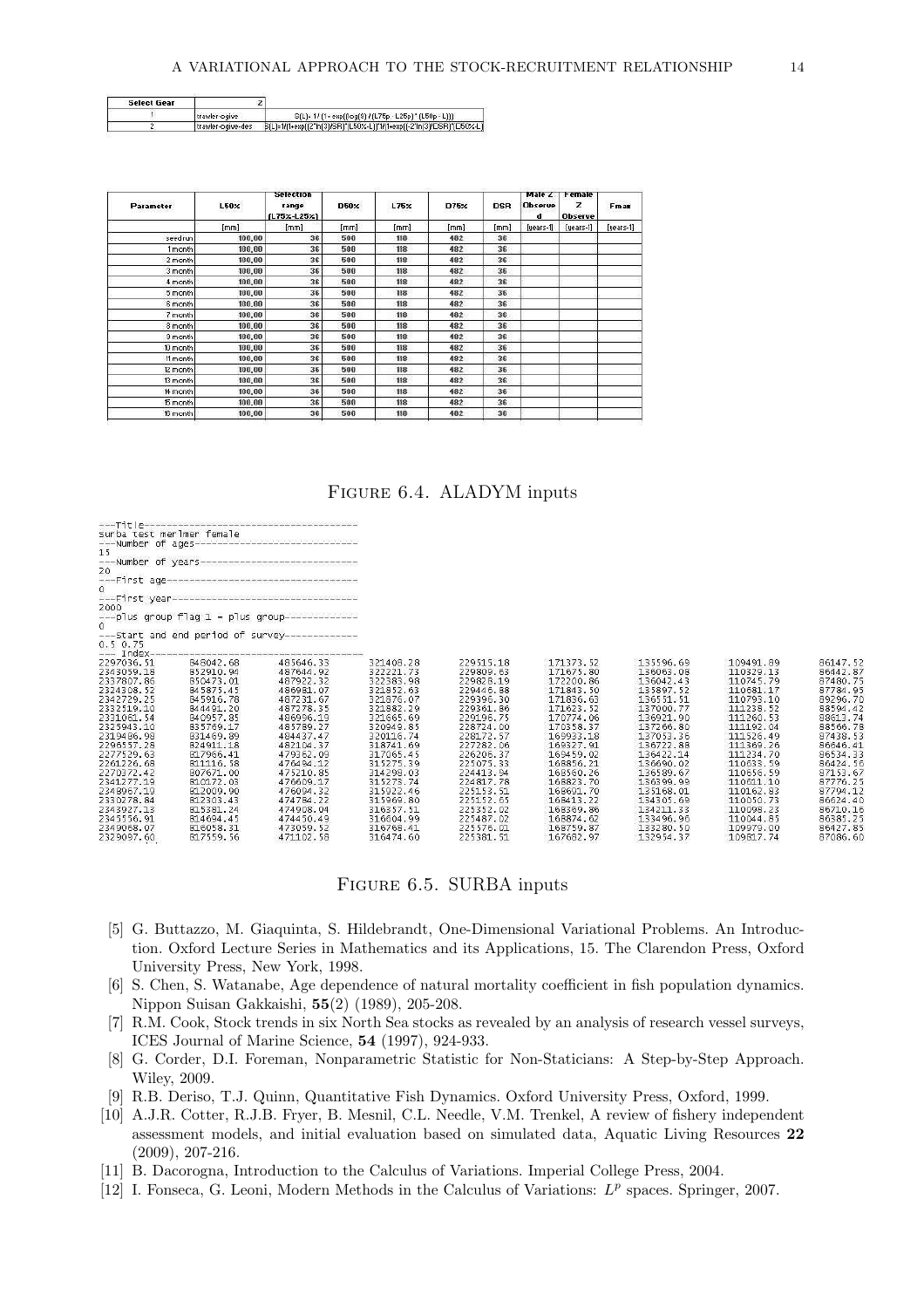|       |       |                 |                 | 1<br>--- num yrs for mean F. M. W. Mat. Rec. Forecasts-<br>3 3 3 3 3 3 2<br>---Nat. morta at age---------------------------- |             |       |       |       |                 |       |       |       |       |       |
|-------|-------|-----------------|-----------------|------------------------------------------------------------------------------------------------------------------------------|-------------|-------|-------|-------|-----------------|-------|-------|-------|-------|-------|
|       |       |                 |                 |                                                                                                                              |             |       |       |       |                 |       |       |       |       |       |
| 1.242 | 0.610 | 0.422           | $0.333$ $0.281$ |                                                                                                                              | 0.247 0.224 |       | 0.207 | 0.194 | 0.184           | 0.176 | 0.169 | 0.165 | 0.161 | 0.157 |
| 1.242 | 0.610 | 0.422           | 0.333           | 0.281                                                                                                                        | 0.247       | 0.224 | 0.207 | 0.194 | 0.184           | 0.176 | 0.169 | 0.165 | 0.161 | 0.157 |
| 1.242 | 0.610 | 0.422           | 0.333           | 0.281                                                                                                                        | 0.247       | 0.224 | 0.207 | 0.194 | 0.184           | 0.176 | 0.169 | 0.165 | 0.161 | 0.157 |
| 1.242 | 0.610 | 0.422           | 0.333           | 0.281                                                                                                                        | 0.247       | 0.224 | 0.207 | 0.194 | 0.184           | 0.176 | 0.169 | 0.165 | 0.161 | 0.157 |
| 1.242 | 0.610 | 0.422           | 0.333           | 0.281                                                                                                                        | 0.247       | 0.224 | 0.207 | 0.194 | 0.184           | 0.176 | 0.169 | 0.165 | 0.161 | 0.157 |
| 1.242 | 0.610 | 0.422           | 0.333           | 0.281                                                                                                                        | 0.247       | 0.224 | 0.207 | 0.194 | 0.184           | 0.176 | 0.169 | 0.165 | 0.161 | 0.157 |
| 1.242 | 0.610 | 0.422           | 0.333           | 0.281                                                                                                                        | 0.247       | 0.224 | 0.207 | 0.194 | 0.184           | 0.176 | 0.169 | 0.165 | 0.161 | 0.157 |
| 1.242 | 0.610 | 0.422           | 0.333           | 0.281                                                                                                                        | 0.247       | 0.224 | 0.207 | 0.194 | 0.184           | 0.176 | 0.169 | 0.165 | 0.161 | 0.157 |
| 1.242 | 0.610 | 0.422           | 0.333           | 0.281                                                                                                                        | 0.247       | 0.224 | 0.207 | 0.194 | 0.184           | 0.176 | 0.169 | 0.165 | 0.161 | 0.157 |
| 1.242 | 0.610 | 0.422           | 0.333           | 0.281                                                                                                                        | 0.247       | 0.224 | 0.207 | 0.194 | 0.184           | 0.176 | 0.169 | 0.165 | 0.161 | 0.157 |
| 1.242 | 0.610 | 0.422           | 0.333           | 0.281                                                                                                                        | 0.247       | 0.224 | 0.207 | 0.194 | 0.184           | 0.176 | 0.169 | 0.165 | 0.161 | 0.157 |
| 1.242 | 0.610 | 0.422           | 0.333           | 0.281                                                                                                                        | 0.247       | 0.224 | 0.207 | 0.194 | 0.184           | 0.176 | 0.169 | 0.165 | 0.161 | 0.157 |
| 1.242 | 0.610 | 0.422           | 0.333           | 0.281                                                                                                                        | 0.247       | 0.224 | 0.207 | 0.194 | 0.184           | 0.176 | 0.169 | 0.165 | 0.161 | 0.157 |
| 1.242 | 0.610 | 0.422           | 0.333           | 0.281                                                                                                                        | 0.247       | 0.224 | 0.207 | 0.194 | 0.184           | 0.176 | 0.169 | 0.165 | 0.161 | 0.157 |
| 1.242 | 0.610 | 0.422           | 0.333           | 0.281                                                                                                                        | 0.247       | 0.224 | 0.207 | 0.194 | 0.184           | 0.176 | 0.169 | 0.165 | 0.161 | 0.157 |
| 1.242 | 0.610 | 0.422           | 0.333           | 0.281                                                                                                                        | 0.247       | 0.224 | 0.207 | 0.194 | 0.184           | 0.176 | 0.169 | 0.165 | 0.161 | 0.157 |
| 1.242 | 0.610 | 0.422           | 0.333           | 0.281                                                                                                                        | 0.247       | 0.224 | 0.207 | 0.194 | 0.184           | 0.176 | 0.169 | 0.165 | 0.161 | 0.157 |
| 1.242 | 0.610 | 0.422           | 0.333           | 0.281                                                                                                                        | 0.247       | 0.224 | 0.207 | 0.194 | 0.184           | 0.176 | 0.169 | 0.165 | 0.161 | 0.157 |
| 1.242 | 0.610 | $0.422$ $0.333$ |                 | $0.281$ $0.247$                                                                                                              |             | 0.224 | 0.207 | 0.194 | $0.184$ $0.176$ |       | 0.169 | 0.165 | 0.161 | 0.157 |
| 1.242 | 0.610 |                 |                 | $0.422$ $0.333$ $0.281$ $0.247$<br>--- Maturity at age-----------------------------                                          |             | 0.224 | 0.207 | 0.194 | 0.184           | 0.176 | 0.169 | 0.165 | 0.161 | 0.157 |
|       |       |                 |                 |                                                                                                                              |             |       |       |       |                 |       |       |       |       |       |
|       |       |                 |                 |                                                                                                                              |             |       |       |       |                 |       |       |       |       |       |
|       |       |                 |                 |                                                                                                                              |             |       |       |       |                 |       |       |       |       |       |
|       |       |                 |                 |                                                                                                                              |             |       |       |       |                 |       |       |       |       |       |
|       |       |                 |                 |                                                                                                                              |             |       |       |       |                 |       |       |       |       |       |
|       |       |                 |                 |                                                                                                                              |             |       |       |       |                 |       |       |       |       |       |

#### Figure 6.6. SURBA inputs

|       |       | ---Stock weights at age |       |       |       |       |        |        |       |       |       |       |       |       |
|-------|-------|-------------------------|-------|-------|-------|-------|--------|--------|-------|-------|-------|-------|-------|-------|
| 0.005 | 0.045 | 0.143                   | 0.305 | 0.523 | 0.788 | 1.084 | 1.399  | 1.722  | 2.044 | 2.357 | 2.657 | 2.940 | 3.204 | 3.448 |
| 0.005 | 0.045 | 0.143                   | 0.305 | 0.523 | 0.788 | 1.084 | 1.399  | 1.722  | 2.044 | 2.357 | 2.657 | 2.940 | 3.204 | 3.448 |
| 0.005 | 0.045 | 0.143                   | 0.305 | 0.523 | 0.788 | 1.084 | 1.399  | 1.722  | 2.044 | 2.357 | 2.657 | 2.940 | 3.204 | 3.448 |
| 0.005 | 0.045 | 0.143                   | 0.305 | 0.523 | 0.788 | 1.084 | 1.399  | 1.722  | 2.044 | 2.357 | 2.657 | 2.940 | 3.204 | 3.448 |
| 0.005 | 0.045 | 0.143                   | 0.305 | 0.523 | 0.788 | 1.084 | 1.399  | 1.722  | 2.044 | 2.357 | 2.657 | 2.940 | 3.204 | 3.448 |
| 0.005 | 0.045 | 0.143                   | 0.305 | 0.523 | 0.788 | 1.084 | 1.399  | 1.722  | 2.044 | 2.357 | 2.657 | 2.940 | 3.204 | 3.448 |
| 0.005 | 0.045 | 0.143                   | 0.305 | 0.523 | 0.788 | 1.084 | 1.399  | 1.722  | 2.044 | 2.357 | 2.657 | 2.940 | 3.204 | 3.448 |
| 0.005 | 0.045 | 0.143                   | 0.305 | 0.523 | 0.788 | 1.084 | 1.399  | 1.722  | 2.044 | 2.357 | 2.657 | 2.940 | 3.204 | 3.448 |
| 0.005 | 0.045 | 0.143                   | 0.305 | 0.523 | 0.788 | 1.084 | 1.399  | 1.722  | 2.044 | 2.357 | 2.657 | 2.940 | 3.204 | 3.448 |
| 0.005 | 0.045 | 0.143                   | 0.305 | 0.523 | 0.788 | 1.084 | 1.399  | 1.722  | 2.044 | 2.357 | 2.657 | 2.940 | 3.204 | 3.448 |
| 0.005 | 0.045 | 0.143                   | 0.305 | 0.523 | 0.788 | 1.084 | 1.399  | 1.722  | 2.044 | 2.357 | 2.657 | 2.940 | 3.204 | 3.448 |
| 0.005 | 0.045 | 0.143                   | 0.305 | 0.523 | 0.788 | 1.084 | 1.399  | 1.722  | 2.044 | 2.357 | 2.657 | 2.940 | 3.204 | 3.448 |
| 0.005 | 0.045 | 0.143                   | 0.305 | 0.523 | 0.788 | 1.084 | 1.399  | 1.722  | 2.044 | 2.357 | 2.657 | 2.940 | 3.204 | 3.448 |
| 0.005 | 0.045 | 0.143                   | 0.305 | 0.523 | 0.788 | 1.084 | 1.399  | 1.722  | 2.044 | 2.357 | 2.657 | 2.940 | 3.204 | 3.448 |
| 0.005 | 0.045 | 0.143                   | 0.305 | 0.523 | 0.788 | 1.084 | 1.399  | 1.722  | 2.044 | 2.357 | 2.657 | 2.940 | 3.204 | 3.448 |
| 0.005 | 0.045 | 0.143                   | 0.305 | 0.523 | 0.788 | 1.084 | 1.399  | 1.722  | 2.044 | 2.357 | 2.657 | 2.940 | 3.204 | 3.448 |
| 0.005 | 0.045 | 0.143                   | 0.305 | 0.523 | 0.788 | 1.084 | 1.399  | 1.722  | 2.044 | 2.357 | 2.657 | 2.940 | 3.204 | 3.448 |
| 0.005 | 0.045 | 0.143                   | 0.305 | 0.523 | 0.788 | 1.084 | 1.399  | 1.722  | 2.044 | 2.357 | 2.657 | 2.940 | 3.204 | 3,448 |
| 0.005 | 0.045 | 0.143                   | 0.305 | 0.523 | 0.788 | 1.084 | 1.399  | 1.722  | 2.044 | 2.357 | 2.657 | 2.940 | 3.204 | 3.448 |
| 0.005 | 0.045 | 0.143                   | 0.305 | 0.523 | 0.788 | 1.084 | 1, 200 | 1, 722 | 2.044 | 2.357 | 2.657 | 2.940 | 3.204 | 3.448 |

#### Figure 6.7. SURBA inputs

- [13] M. Giaquinta, S. Hildebrandt, Calculus of Variations. I. The Lagrangian Formalism. Grundlehren der Mathematischen Wissenschaften [Fundamental Principles of Mathematical Sciences], 310. Springer-Verlag, Berlin, 1996.
- [14] D.J. Gilbert, Towards a new recruitment paradigm for fish stocks. Can. J. Fish. Aquat. Sci. 54 (1997): 969-977.
- [15] J. Jost, X. Li-Jost, Calculus of Variations. Cambridge University Press, 1999.
- [16] R.A. Myers, Comment and reanalysis: paradigms for recruitment studies, Can. J. Fish. Aquat. Sci. 54 (1997), 978-981.
- [17] C.L. Needle, Survey-based assessments with SURBA, Working Document to the ICES Working Group on Methods of Fish Stock Assessment, Copenhagen, 2003.
- [18] C.L. Needle, SURBA 3.0: Technical Manual (first draft), 2005.
- [19] A. Quarteroni, F. Saleri, Introduzione al Calcolo Scientifico. Esercizi e Problemi Risolti con MAT-LAB. Springer, 2006.
- [20] P. Sparre, S.C. Venema, Introduction to Tropical Fish Stock Assessment. Part 1, manual. FAO Fish. Techn. Pap., 306(1) Rev. 2, 1998.
- [21] J. Troutman, Variational Calculus with Elementary Convexity. Springer, 1983.